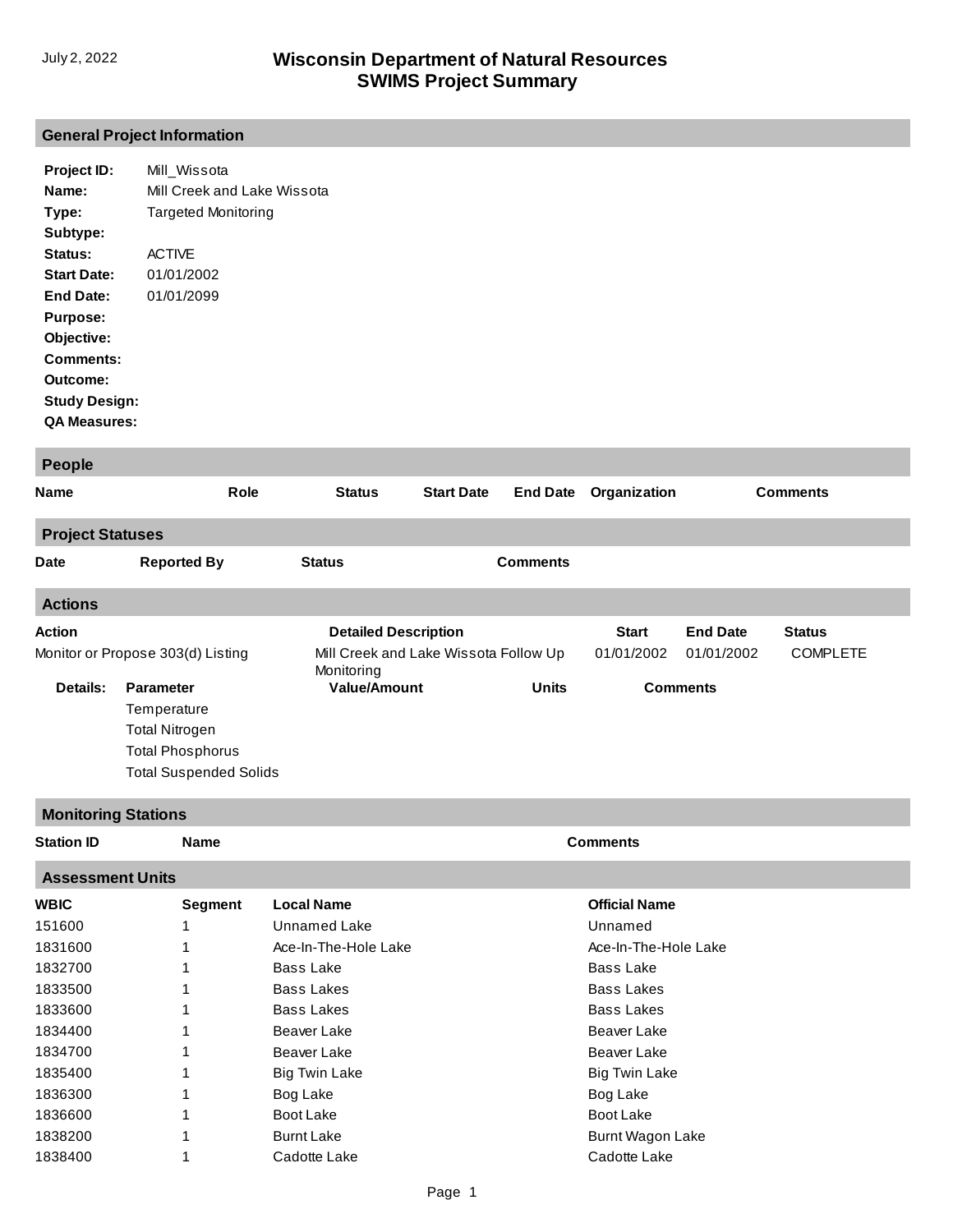| WBIC    | <b>Segment</b> | <b>Local Name</b>         | <b>Official Name</b>      |
|---------|----------------|---------------------------|---------------------------|
| 1838900 | 1              | Camp Lake                 | Camp Lake                 |
| 1839900 | 1              | Cather Lake               | Cather Lake               |
| 1840500 | 1              | <b>Chick Lake</b>         | <b>Chick Lake</b>         |
| 1840600 | 1              | Chick Lake                | Chick Lake                |
| 1841000 | 1              | Cindy Lake                | Cindy Lake                |
| 1841100 | 1              | Clear Lake                | Clear Lake                |
| 1841200 | 1              | Clear Lake                | Clear Lake                |
| 1843000 | 1              | Dam Lake                  | Dam Lake                  |
| 1845300 | 1              | Dog Island Lake           | Dog Island Lake           |
| 1845700 | 1              | Dorothy Lake              | Dorothy Lake              |
| 1846100 | 1              | Dumke Lake                | Dumke Lake                |
| 1846400 | 1              | Triple Lake, East         | <b>Triple Lakes</b>       |
| 1846500 | 1              | Weeks Lake, East          | Weeks Lake, East          |
| 1846600 | 1              | Eagle Lake                | Eagle Lake                |
| 1847600 | 1              | Evans Lake                | Evans Lake                |
| 1849200 | 1              | Fishpole Lake             | Fishpole Lake             |
| 1849800 | 1              | Fur Farm Lake             | Fur Farm Lake             |
| 1852700 | 1              | Hartnan Lake              | Hartnan Lake              |
| 1852800 | 1              | Harwood Lakes             | Harwood Lakes             |
| 1852900 | 1              | Hardwood Lake No.2        | <b>Harwood Lakes</b>      |
| 1853100 | 1              | Harwood Lakes             | <b>Harwood Lakes</b>      |
| 1853300 | 1              | Hay Lake                  | Hay Lake                  |
| 1853400 | 1              | Hemlock Lake              | Hemlock Lake              |
| 1853600 | 1              | Himple Lake               | Himple Lake               |
| 1853700 | 1              | Hodge Lake (Lake Harriet) | Hodge Lake                |
| 1854200 | 1              | Horseshoe Lake            | Horseshoe Lake            |
| 1854300 | 1              | Horseshoe Lake            | Horseshoe Lake            |
| 1854400 | 1              | Horseshoe Lake            | Horseshoe Lake            |
| 1855100 | 1              | Howe Lake                 | Howe Lake                 |
| 1855700 | 1              | Jacks Lake                | Jacks Lake                |
| 1856300 | 1              | Jeanstow Lake             | Jeanstow Lake             |
| 1857800 | 1              | Kettle Lake               | Kettle Lake               |
| 1858300 | 1              | Knickerbocker Lake        | Knickerbocker Lake        |
| 1860100 | 1              | Leo Joerg Lake            | Leo Joerg Lake            |
| 1860500 | 1              | Little Bass Lake          | Little Bass Lake          |
| 1860800 | 1              | Little Beaver Lake        | Little Beaver Lake        |
| 1862600 | 1              | Little Twin Lake          | Little Twin Lake          |
| 1862700 | 1              | Logger Lake               | Logger Lake               |
| 1862800 | 1              | Long Lake                 | Long Lake                 |
| 1863000 | 1              | Loon Lake                 | Loon Lake                 |
| 1863300 | 1              | Lost Lake                 | Lost Lake                 |
| 1865600 | 1              | Mcdonald Lake             | McDonald Lake             |
| 1865900 | 1              | Metcalf Lake              | Metcalf Lake              |
| 1867500 | 1              | Moon Lake                 | Moon Lake                 |
| 1867800 | 1              | Mud Lake                  | Mud Lake                  |
| 1869000 | 1              | Calkins Lake, North       | <b>Calkins North Lake</b> |
| 1869300 | 1              | Shattuck Lake, North      | North Shattuck Lake       |
| 1869600 | 1              | North Triple Lake         | Triple Lake, North        |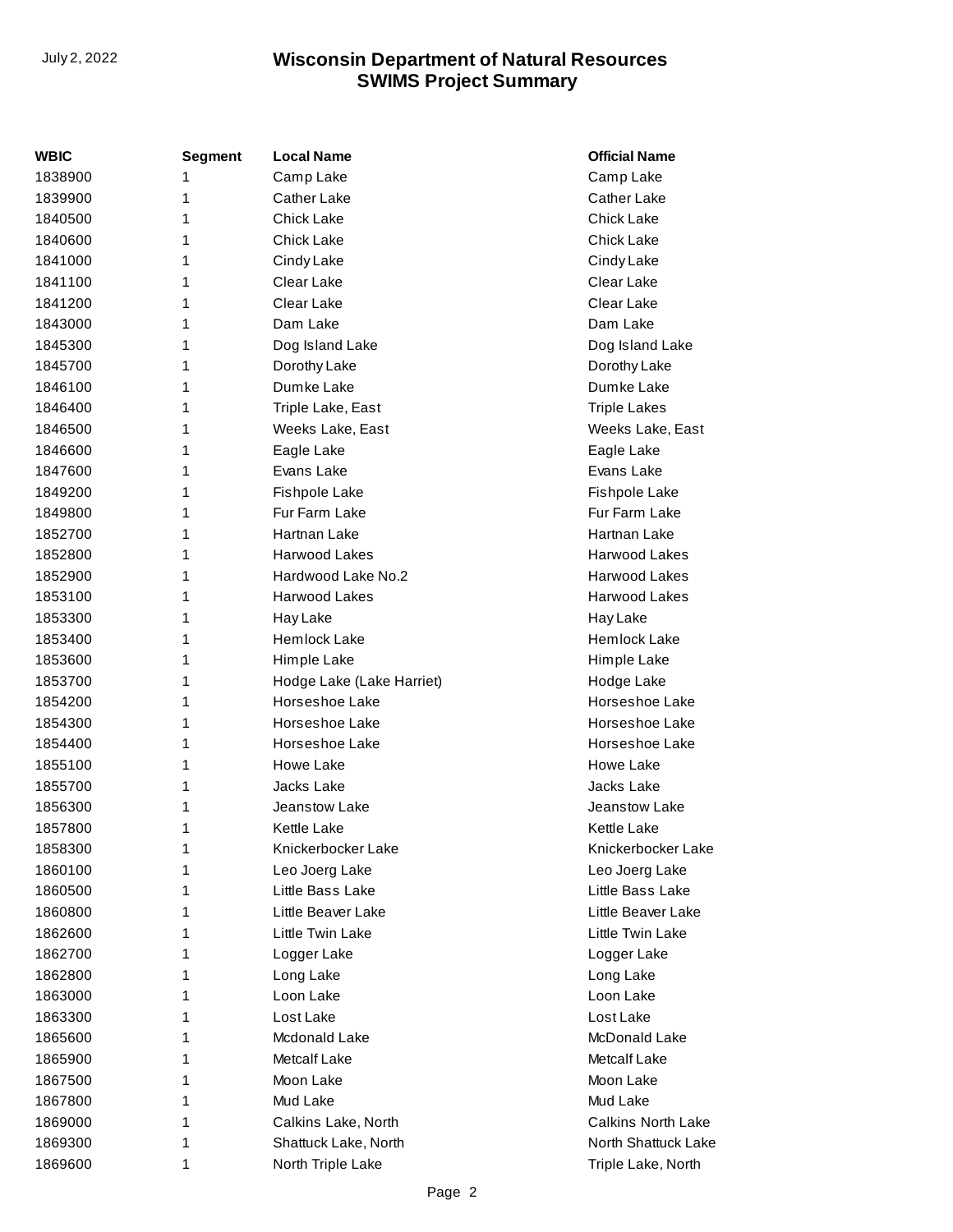| WBIC    | <b>Segment</b> | <b>Local Name</b>            | <b>Official Name</b>         |
|---------|----------------|------------------------------|------------------------------|
| 1870700 | 1              | Number One Lake              | Number One Lake              |
| 1871100 | 1              | North Of North Shattuck Lake | North of North Shattuck Lake |
| 1871200 | 1              | Nut Lake                     | Nut Lake                     |
| 1872300 | 1              | Parker Lake                  | Parker Lake                  |
| 1872600 | 1              | Pauls Lake                   | Pauls Lake                   |
| 1872800 | 1              | Payne Lake                   | Payne Lake                   |
| 1874200 | 1              | Pheffercorn                  | <b>Pheffercorn Lake</b>      |
| 1874300 | 1              | <b>Pickerel Lake</b>         | <b>Pickerel Lake</b>         |
| 1874900 | 1              | Planning Lake                | <b>Planning Lake</b>         |
| 1875500 | 1              | Popple Point Lake            | Popple Point Lake            |
| 1876100 | 1              | Rassmusson Lake              | Rassmusson Lake              |
| 1876200 | 1              | Rat Lake                     | Rat Lake                     |
| 1876300 | 1              | Rattz Lake                   | Rattz Lake                   |
| 1876900 | 2              | Riley Lake                   | Riley Lake                   |
| 1877300 | 1              | Rock Lake                    | Rock Lake                    |
| 1877600 | 1              | Roedecker Lake               | Roedecker Lake               |
| 1877700 | 1              | Roger Lake                   | Roger Lake                   |
| 1877800 | 1              | Roger Lake No. 2             | Roger Lake No. 2             |
| 1878500 | 1              | Ruby Lake                    | Ruby Lake                    |
| 1879300 | 1              | Shattuck Lake, South         | South Shattuck Lake          |
| 1879700 | 1              | Salisbury Lake               | Salisbury Lake               |
| 1880000 | 1              | Sand Lake                    | Sand Lake                    |
| 1880000 | 2              | Sand Lake                    | Sand Lake                    |
| 1881000 | 1              | Silver Lake                  | Silver Lake                  |
| 1881700 | 1              | Snake Lake                   | Snake Lake                   |
| 1883000 | 1              | Spruce Lake                  | Spruce Lake                  |
| 1883300 | 1              | Stanley Lake                 | <b>Stanley Lake</b>          |
| 1883400 | 1              | Star Lake                    | Star Lake                    |
| 1884900 | 1              | <b>Tallman Lake</b>          | Tallman Lake                 |
| 1885200 | 1              | Taylor Lake                  | Taylor Lake                  |
| 1886300 | 1              | <b>Tram Lake</b>             | <b>Tram Lake</b>             |
| 1886800 | 1              | <b>Turk Lake</b>             | <b>Turk Lake</b>             |
| 1886900 |                | <b>Turtle Lake</b>           | <b>Turtle Lake</b>           |
| 1887500 | 1              | Two Island Lake              | Two Island Lake              |
| 1890900 | 1              | Un Lake                      | Unnamed                      |
| 1891000 | 1              | Un Lake                      | Unnamed                      |
| 1891100 |                | Un Lake                      | Unnamed                      |
| 1891300 |                | Un Lake                      | Unnamed                      |
| 1892100 | 1              | Un Lake                      | Unnamed                      |
| 1892200 |                | Un Lake                      | Unnamed                      |
| 1892900 | 1              | Un Lake                      | Unnamed                      |
| 1893000 | 1              | Un Lake                      | Unnamed                      |
| 1893200 | 1              | Un Lake                      | Unnamed                      |
| 1893300 |                | Un Lake                      | Unnamed                      |
| 1893400 |                | Un Lake                      | Unnamed                      |
| 1893500 |                | Un Lake                      | Unnamed                      |
| 1893600 | 1              | Un Lake                      | Unnamed                      |
| 1893700 | 1              | Un Lake                      | Unnamed                      |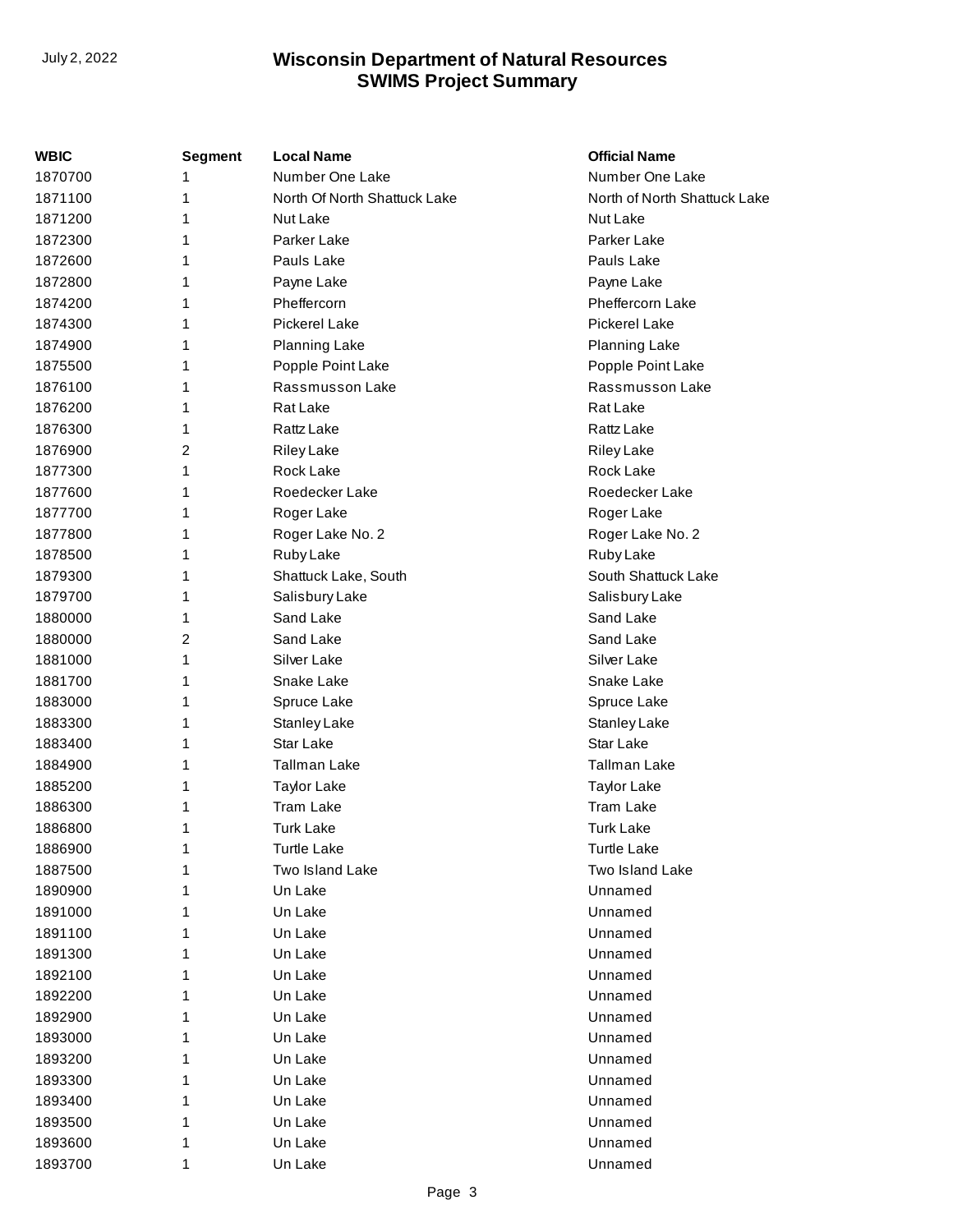| WBIC    | <b>Segment</b> | <b>Local Name</b> | <b>Official Name</b> |
|---------|----------------|-------------------|----------------------|
| 1893800 | 1              | Un Lake           | Unnamed              |
| 1893900 | 1              | Un Lake           | Unnamed              |
| 1894000 | 1              | Un Lake           | Unnamed              |
| 1894100 | 1              | Un Lake           | Unnamed              |
| 1895000 | 1              | Un Lake           | Unnamed              |
| 1895100 | 1              | Un Lake           | Unnamed              |
| 1895200 | 1              | Un Lake           | Unnamed              |
| 1895300 | 1              | Un Lake           | Unnamed              |
| 1895350 | 1              | Local Water       | Unnamed              |
| 1895400 | 1              | Un Lake           | Unnamed              |
| 1895500 | 1              | Un Lake           | Unnamed              |
| 1895600 | 1              | Un Lake           | Unnamed              |
| 1895700 | 1              | Un Lake           | Unnamed              |
| 1895800 | 1              | Un Lake           | Unnamed              |
| 1895900 | 1              | Un Lake           | Unnamed              |
| 1896000 | 1              | Un Lake           | Unnamed              |
| 1896100 | 1              | Un Lake           | Unnamed              |
| 1896200 | 1              | Un Lake           | Unnamed              |
| 1896300 | 1              | Un Lake           | Unnamed              |
| 1896400 | 1              | Un Lake           | Unnamed              |
| 1896500 | 1              | Un Lake           | Unnamed              |
| 1896600 | 1              | Un Lake           | Unnamed              |
| 1896700 | 1              | Un Lake           | Unnamed              |
| 1896800 | 1              | Un Lake           | Unnamed              |
| 1896900 | 1              | Un Lake           | Unnamed              |
| 1896925 | 1              | Un Lake           | Unnamed              |
| 1897000 | 1              | Un Lake           | Unnamed              |
| 1897100 | 1              | Un Lake           | Unnamed              |
| 1897150 | 1              | Un Lake           | Unnamed              |
| 1897160 | 1              | Un Lake           | Unnamed              |
| 1897200 | 1              | Un Lake           | Unnamed              |
| 1897300 | 1              | Un Lake           | Unnamed              |
| 1897400 | 1              | Un Lake           | Unnamed              |
| 1897450 | 1              | Un Lake           | Unnamed              |
| 1897500 | 1              | Un Lake           | Unnamed              |
| 1897570 | 1              | Un Lake           | Unnamed              |
| 1897600 | 1              | Un Lake           | Unnamed              |
| 1897690 | 1              | Un Lake           | Unnamed              |
| 1897695 | 1              | Un Lake           | Unnamed              |
| 1897700 | 1              | Un Lake           | Unnamed              |
| 1897750 | 1              | Local Water       | Unnamed              |
| 1897800 | 1              | Un Lake           | Unnamed              |
| 1897900 | 1              | Un Lake           | Unnamed              |
| 1897925 | 1              | Un Lake           | Unnamed              |
| 1898000 | 1              | Un Lake           | Unnamed              |
| 1898100 | 1              | Un Lake           | Unnamed              |
| 1898200 | 1              | Un Lake           | Unnamed              |
| 1898300 | 1              | Un Lake           | Unnamed              |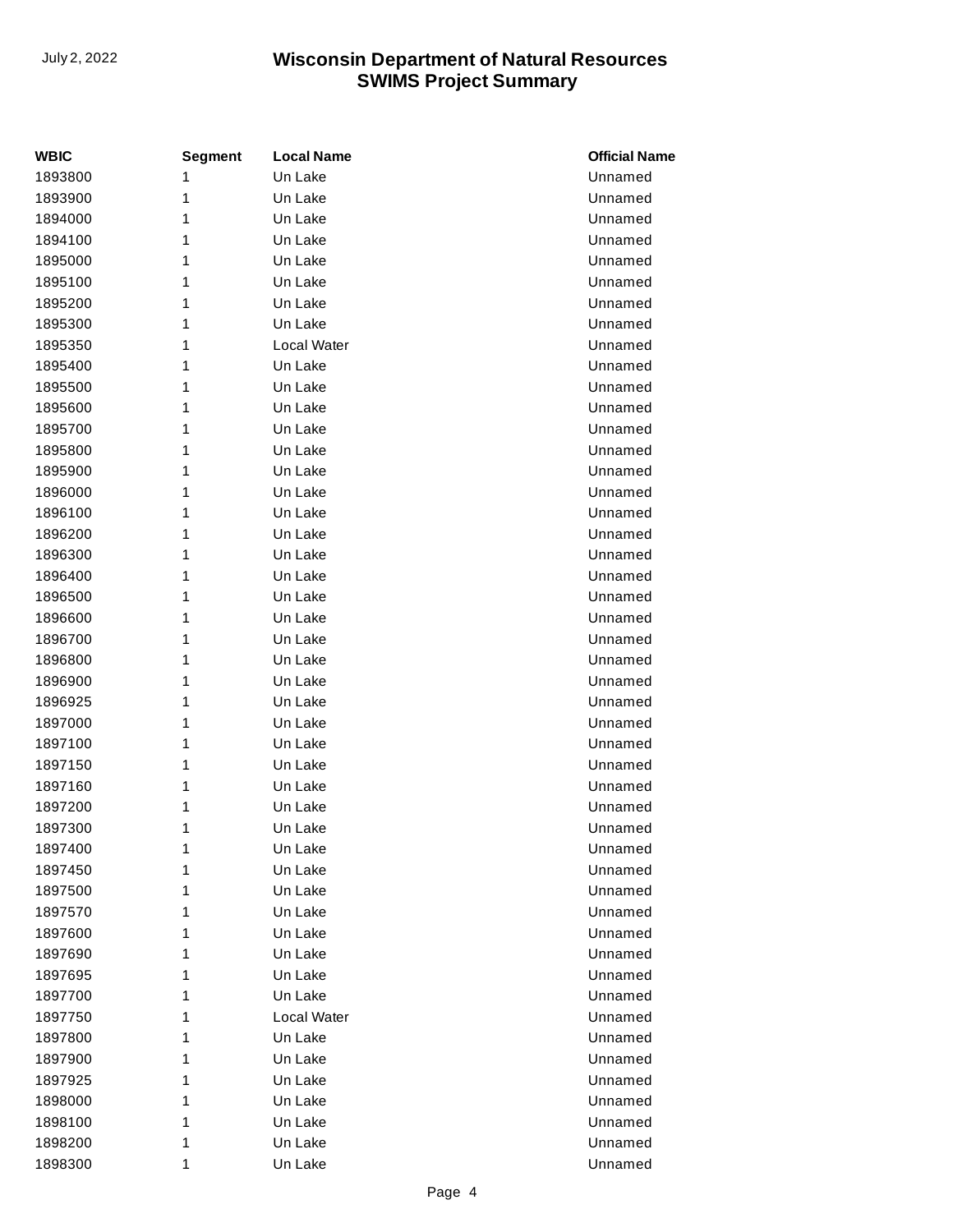| WBIC    | Segment | <b>Local Name</b>   | <b>Official Name</b> |
|---------|---------|---------------------|----------------------|
| 1898400 | 1       | Un Lake             | Unnamed              |
| 1898500 | 1       | <b>Unnamed Lake</b> | Unnamed              |
| 1898600 | 1       | Un Lake             | Unnamed              |
| 1898700 | 1       | Un Lake             | Unnamed              |
| 1898800 | 1       | Un Lake             | Unnamed              |
| 1898900 | 1       | Un Lake             | Unnamed              |
| 1899000 | 1       | Un Lake             | Unnamed              |
| 1902300 | 1       | Un Lake             | Unnamed              |
| 1902400 | 1       | Un Lake             | Unnamed              |
| 1902500 | 1       | Un Lake             | Unnamed              |
| 1902600 | 1       | Un Lake             | Unnamed              |
| 1902700 | 1       | Un Lake             | Unnamed              |
| 1902800 | 1       | Un Lake             | Unnamed              |
| 1902900 | 1       | Un Lake             | Unnamed              |
| 1903000 | 1       | Un Lake             | Unnamed              |
| 1903100 | 1       | Un Lake             | Unnamed              |
| 1903200 | 1       | Un Lake             | Unnamed              |
| 1903280 | 1       | Un Lake             | Unnamed              |
| 1903300 | 1       | Un Lake             | Unnamed              |
| 1903500 | 1       | Un Lake             | Unnamed              |
| 1903600 | 1       | Un Lake             | Unnamed              |
| 1903700 | 1       | Un Lake             | Unnamed              |
| 1903800 | 1       | Un Lake             | Unnamed              |
| 1903900 | 1       | Un Lake             | Unnamed              |
| 1904000 | 1       | Un Lake             | Unnamed              |
| 1904100 | 1       | Local Water         | Unnamed              |
| 1904200 | 1       | Un Lake             | Unnamed              |
| 1904300 | 1       | Un Lake             | Unnamed              |
| 1904400 | 1       | Un Lake             | Unnamed              |
| 1904500 | 1       | Un Lake             | Unnamed              |
| 1904600 | 1       | Un Lake             | Unnamed              |
| 1904700 | 1       | Un Lake             | Unnamed              |
| 1904800 | 1       | Un Lake             | Unnamed              |
| 1904900 | 1       | Un Lake             | Unnamed              |
| 1905000 | 1       | Un Lake             | Unnamed              |
| 1905100 | 1       | Un Lake             | Unnamed              |
| 1905200 | 1       | Un Lake             | Unnamed              |
| 1905300 | 1       | Un Lake             | Unnamed              |
| 1905400 | 1       | Un Lake             | Unnamed              |
| 1905500 | 1       | Un Lake             | Unnamed              |
| 1905600 | 1       | Un Lake             | Unnamed              |
| 1905700 | 1       | Un Lake             | Unnamed              |
| 1905800 | 1       | Un Lake             | Unnamed              |
| 1905900 | 1       | Un Lake             | Unnamed              |
| 1906000 | 1       | Un Lake             | Unnamed              |
| 1906100 | 1       | Un Lake             | Unnamed              |
| 1906300 | 1       | Un Lake             | Unnamed              |
| 1906400 | 1       | Un Lake             | Unnamed              |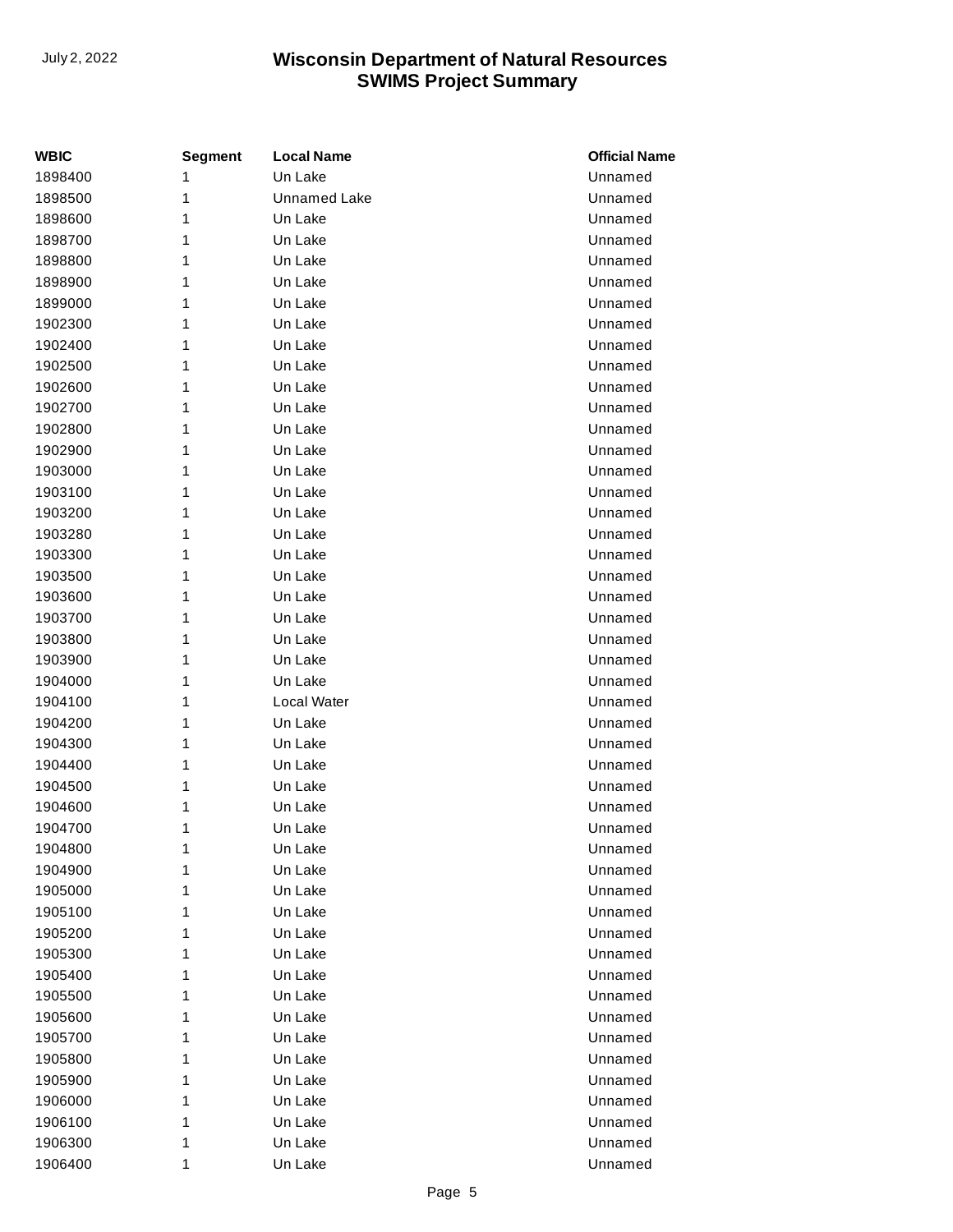| WBIC    | <b>Segment</b> | <b>Local Name</b> | <b>Official Name</b> |
|---------|----------------|-------------------|----------------------|
| 1906500 | 1              | Un Lake           | Unnamed              |
| 1906600 | 1              | Un Lake           | Unnamed              |
| 1906700 | 1              | Un Lake           | Unnamed              |
| 1906800 | 1              | Un Lake           | Unnamed              |
| 1906900 | 1              | Un Lake           | Unnamed              |
| 1907000 | 1              | Un Lake           | Unnamed              |
| 1907050 | 1              | Local Water       | Unnamed              |
| 1907100 | 1              | Un Lake           | Unnamed              |
| 1907200 | 1              | Un Lake           | Unnamed              |
| 1907300 | 1              | Un Lake           | Unnamed              |
| 1907400 | 1              | Un Lake           | Unnamed              |
| 1907500 | 1              | Un Lake           | Unnamed              |
| 1907600 | 1              | Un Lake           | Unnamed              |
| 1907700 | 1              | Un Lake           | Unnamed              |
| 1907800 | 1              | Un Lake           | Unnamed              |
| 1907900 | 1              | Un Lake           | Unnamed              |
| 1908000 | 1              | Un Lake           | Unnamed              |
| 1908100 | 1              | Un Lake           | Unnamed              |
| 1908200 | 1              | Un Lake           | Unnamed              |
| 1908300 | 1              | Un Lake           | Unnamed              |
| 1908400 | 1              | Un Lake           | Unnamed              |
| 1908500 | 1              | Un Lake           | Unnamed              |
| 1908650 | 1              | Local Water       | Unnamed              |
| 1908700 | 1              | Un Lake           | Unnamed              |
| 1908800 | 1              | Un Lake           | Unnamed              |
| 1908900 | 1              | Un Lake           | Unnamed              |
| 1909000 | 1              | Un Lake           | Unnamed              |
| 1909100 | 1              | Un Lake           | Unnamed              |
| 1909200 | 1              | Un Lake           | Unnamed              |
| 1909300 | 1              | Un Lake           | Unnamed              |
| 1909400 | 1              | Un Lake           | Unnamed              |
| 1909600 | 1              | Un Lake           | Unnamed              |
| 1909700 | 1              | Un Lake           | Unnamed              |
| 1909800 | 1              | Un Lake           | Unnamed              |
| 1909900 | 1              | Un Lake           | Unnamed              |
| 1910000 | 1              | Un Lake           | Unnamed              |
| 1910100 | 1              | Un Lake           | Unnamed              |
| 1910200 | 1              | Un Lake           | Unnamed              |
| 1910300 | 1              | Un Lake           | Unnamed              |
| 1910400 | 1              | Un Lake           | Unnamed              |
| 1910500 | 1              | Un Lake           | Unnamed              |
| 1910600 | 1              | Un Lake           | Unnamed              |
| 1910700 | 1              | Un Lake           | Unnamed              |
| 1910800 | 1              | Un Lake           | Unnamed              |
| 1910900 | 1              | Un Lake           | Unnamed              |
| 1911000 | 1              | Un Lake           | Unnamed              |
| 1911100 | 1              | Un Lake           | Unnamed              |
| 1911200 | 1              | Un Lake           | Unnamed              |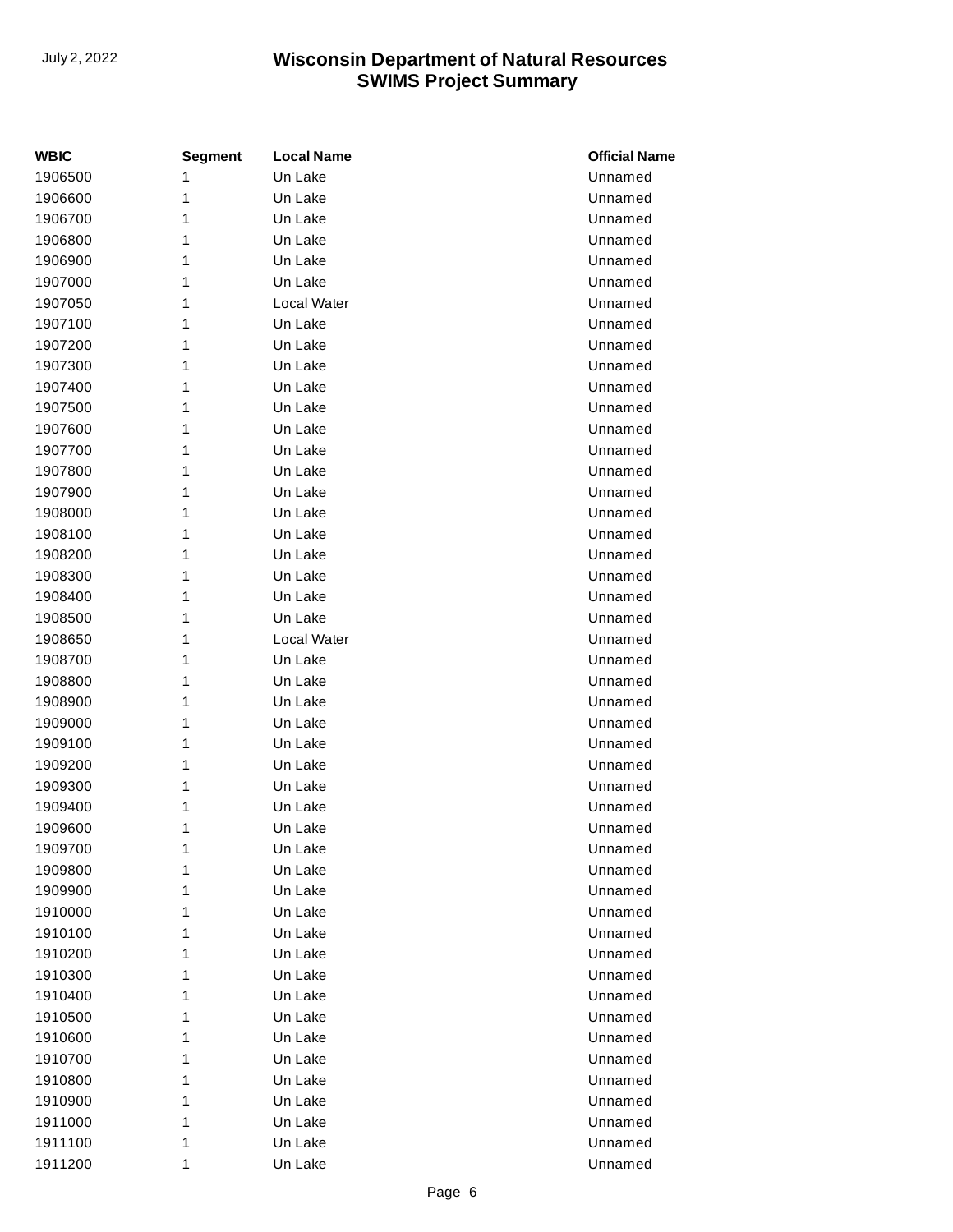| WBIC    | <b>Segment</b> | <b>Local Name</b>   | <b>Official Name</b> |
|---------|----------------|---------------------|----------------------|
| 1911300 | 1              | Un Lake             | Unnamed              |
| 1911400 | 1              | Un Lake             | Unnamed              |
| 1911500 | 1              | Un Lake             | Unnamed              |
| 1911600 | 1              | Un Lake             | Unnamed              |
| 1911700 | 1              | Un Lake             | Unnamed              |
| 1911800 | 1              | Un Lake             | Unnamed              |
| 1911900 | 1              | Un Lake             | Unnamed              |
| 1912000 | 1              | Un Lake             | Unnamed              |
| 1912100 | 1              | Un Lake             | Unnamed              |
| 1912200 | 1              | Un Lake             | Unnamed              |
| 1912300 | 1              | Un Lake             | Unnamed              |
| 1912400 | 1              | Un Lake             | Unnamed              |
| 1912500 | 1              | Un Lake             | Unnamed              |
| 1912600 | 1              | Un Lake             | Unnamed              |
| 1912700 | 1              | Un Lake             | Unnamed              |
| 1912800 | 1              | Un Lake             | Unnamed              |
| 1912900 | 1              | Un Lake             | Unnamed              |
| 1913000 | 1              | Un Lake             | Unnamed              |
| 1913100 | 1              | Un Lake             | Unnamed              |
| 1913200 | 1              | Un Lake             | Unnamed              |
| 1913300 | 1              | Un Lake             | Unnamed              |
| 1913400 | 1              | <b>Unnamed Lake</b> | Unnamed              |
| 1913500 | 1              | Un Lake             | Unnamed              |
| 1913700 | 1              | Un Lake             | Unnamed              |
| 1913800 | 1              | Un Lake             | Unnamed              |
| 1913900 | 1              | Un Lake             | Unnamed              |
| 1914000 | 1              | Un Lake             | Unnamed              |
| 1914100 | 1              | Un Lake             | Unnamed              |
| 1914200 | 1              | Local Water         | Unnamed              |
| 1914300 | 1              | Un Lake             | Unnamed              |
| 1914400 | 1              | Un Lake             | Unnamed              |
| 1914500 | 1              | Un Lake             | Unnamed              |
| 1914600 | 1              | Un Lake             | Unnamed              |
| 1914700 | 1              | Un Lake             | Unnamed              |
| 1914800 | 1              | Un Lake             | Unnamed              |
| 1914900 | 1              | Un Lake             | Unnamed              |
| 1915000 | 1              | Un Lake             | Unnamed              |
| 1915100 | 1              | Un Lake             | Unnamed              |
| 1915200 | 1              | Un Lake             | Unnamed              |
| 1915300 | 1              | Un Lake             | Unnamed              |
| 1915400 | 1              | Un Lake             | Unnamed              |
| 1915500 | 1              | Un Lake             | Unnamed              |
| 1915600 | 1              | Un Lake             | Unnamed              |
| 1915700 | 1              | Un Lake             | Unnamed              |
| 1915800 | 1              | Un Lake             | Unnamed              |
| 1915900 | 1              | Un Lake             | Unnamed              |
| 1916000 | 1              | Un Lake             | Unnamed              |
| 1916100 | 1              | Un Lake             | Unnamed              |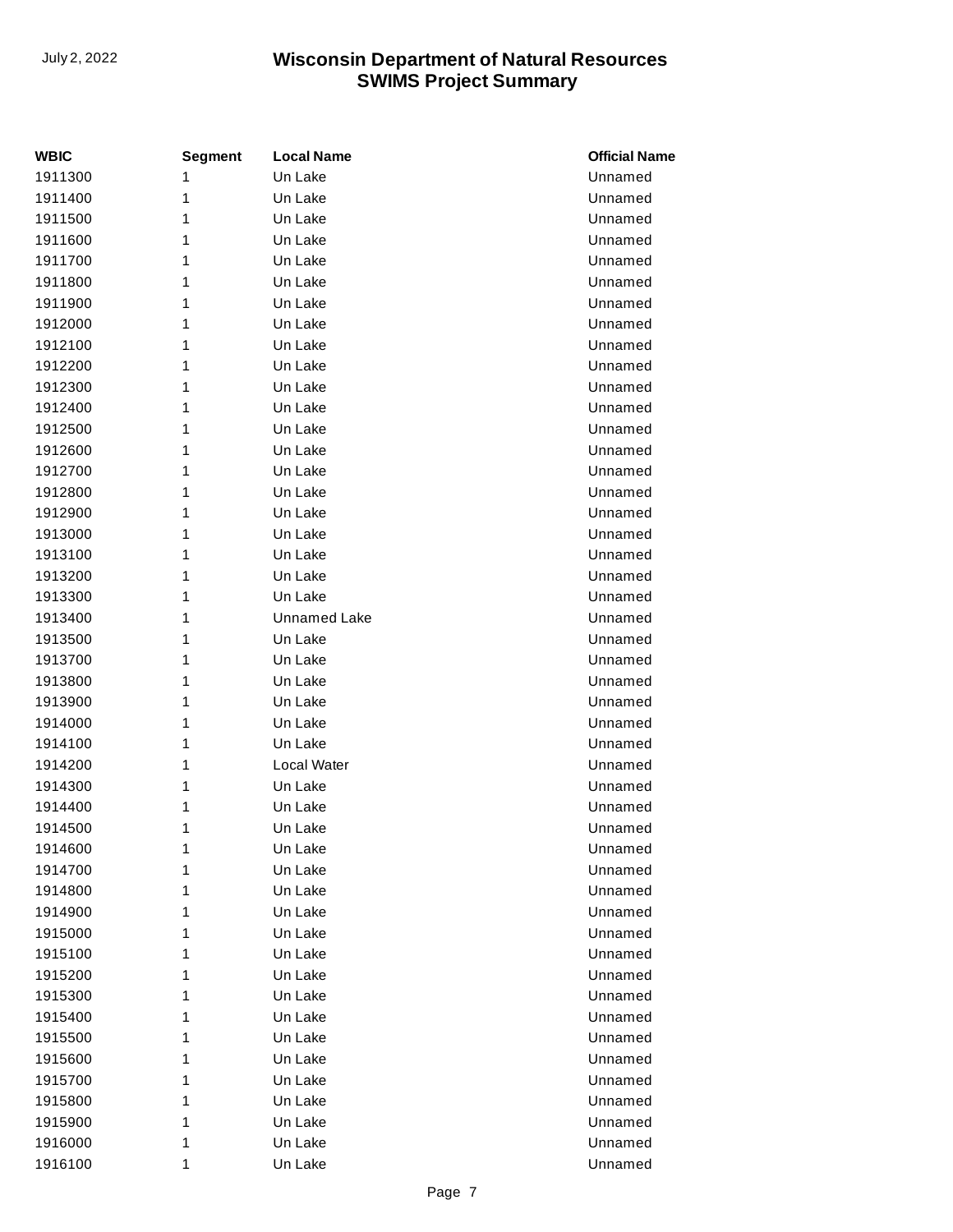| WBIC    | <b>Segment</b> | <b>Local Name</b>                    | <b>Official Name</b>        |
|---------|----------------|--------------------------------------|-----------------------------|
| 1916200 | 1              | Un Lake                              | Unnamed                     |
| 1916300 | 1              | Un Lake                              | Unnamed                     |
| 1916400 | 1              | Un Lake                              | Unnamed                     |
| 1916500 | 1              | Un Lake                              | Unnamed                     |
| 1916600 | 1              | Un Lake                              | Unnamed                     |
| 1916700 | 1              | Un Lake                              | Unnamed                     |
| 1916800 | 1              | Un Lake                              | Unnamed                     |
| 1921200 | 1              | Un Lake                              | Unnamed                     |
| 1925800 | 1              | Un Lake                              | Unnamed                     |
| 2043700 | 1              | <b>Upper Twin Lake</b>               | <b>Upper Twin Lake</b>      |
| 2044300 | 1              | <b>West Calkins Lake</b>             | <b>West Calkins Lake</b>    |
| 2044700 | 1              | Triple Lake, West                    | Triple Lake, West           |
| 2044900 | 1              | Weeks Lake, West                     | <b>Weeks Lakes</b>          |
| 2045700 | 1              | Wesley Lake                          | Wesley Lake                 |
| 2047200 | 1              | Worden Lake                          | Worden Lake                 |
| 2050000 | 5              | Chippewa River                       | Chippewa River              |
| 2050000 | 6              | Chippewa R At L Wissota              | Chippewa River              |
| 2050000 | $\overline{7}$ | Chippewa River                       | Chippewa River              |
| 2050000 | 8              | Chippewa River (At Holcombe Flowage) | Chippewa River              |
| 2050000 | 9              | Chippewa River                       | Chippewa River              |
| 2082400 | 4              | Eighteenmile Creek                   | Eighteenmile Creek          |
| 2082700 | 2              | <b>Running Valley Creek</b>          | <b>Running Valley Creek</b> |
| 2083150 | 1              | Creek 12-13 (T29N, R10W)             | Unnamed                     |
| 2084000 | 3              | Trout Creek (T30N, R10W)             | <b>Trout Creek</b>          |
| 2084300 | 1              | South Fork Trout Creek               | South Fork Trout Creek      |
| 2084400 | 1              | Un Lake                              | Unnamed                     |
| 2084700 | 1              | Beaver Creek (T31N, R10W)            | <b>Beaver Creek</b>         |
| 2086100 | 1              | Sand Creek                           | Sand Creek                  |
| 2086300 | 1              | <b>Spring Brook</b>                  | Spring Brook                |
| 2086400 | 1              | Creek 8-3 (T31N, R10W)               | Unnamed                     |
| 2091400 | 1              | <b>Beaver Creek</b>                  | <b>Beaver Creek</b>         |
| 2091900 | 1              | <b>Twin Lake West</b>                | Twin Lake, West             |
| 2092000 | 1              | Twin Lake East                       | Twin Lake, East             |
| 2092200 | 1              | Un Lake                              | Unnamed                     |
| 2092400 | 1              | Little Pine Lake                     | Little Pine Lake            |
| 2092500 | 1              | Axehandle Lake                       | Axhandle Lake               |
| 2092700 | 1              | Dark Lake                            | Dark Lake                   |
| 2092800 | 1              | Silver Lake                          | Silver Lake                 |
| 2092900 | 1              | Pine Lake                            | Pine Lake                   |
| 2120800 | 5              | <b>Elk Creek</b>                     | <b>Elk Creek</b>            |
| 2121700 | 1              | Creek 17-11 (T28N, R10W)             | Unnamed                     |
| 2121900 | 1              | <b>Big Elk Creek</b>                 | <b>Big Elk Creek</b>        |
| 2122100 | 1              | Creek 5-16 (T28N, R10W)              | Unnamed                     |
| 2122200 | 1              | Creek 4-2 (T28N, R10W)               | Unnamed                     |
| 2122300 | 1              | Creek 35-12 (T29N, R10W)             | Unnamed                     |
| 2125100 | 1              | Sherman Creek                        | Sherman Creek               |
| 2128200 | 1              | <b>Fivemile Creek</b>                | <b>Fivemile Creek</b>       |
| 2128700 | 2              | Sevenmile Creek                      | Sevenmile Creek             |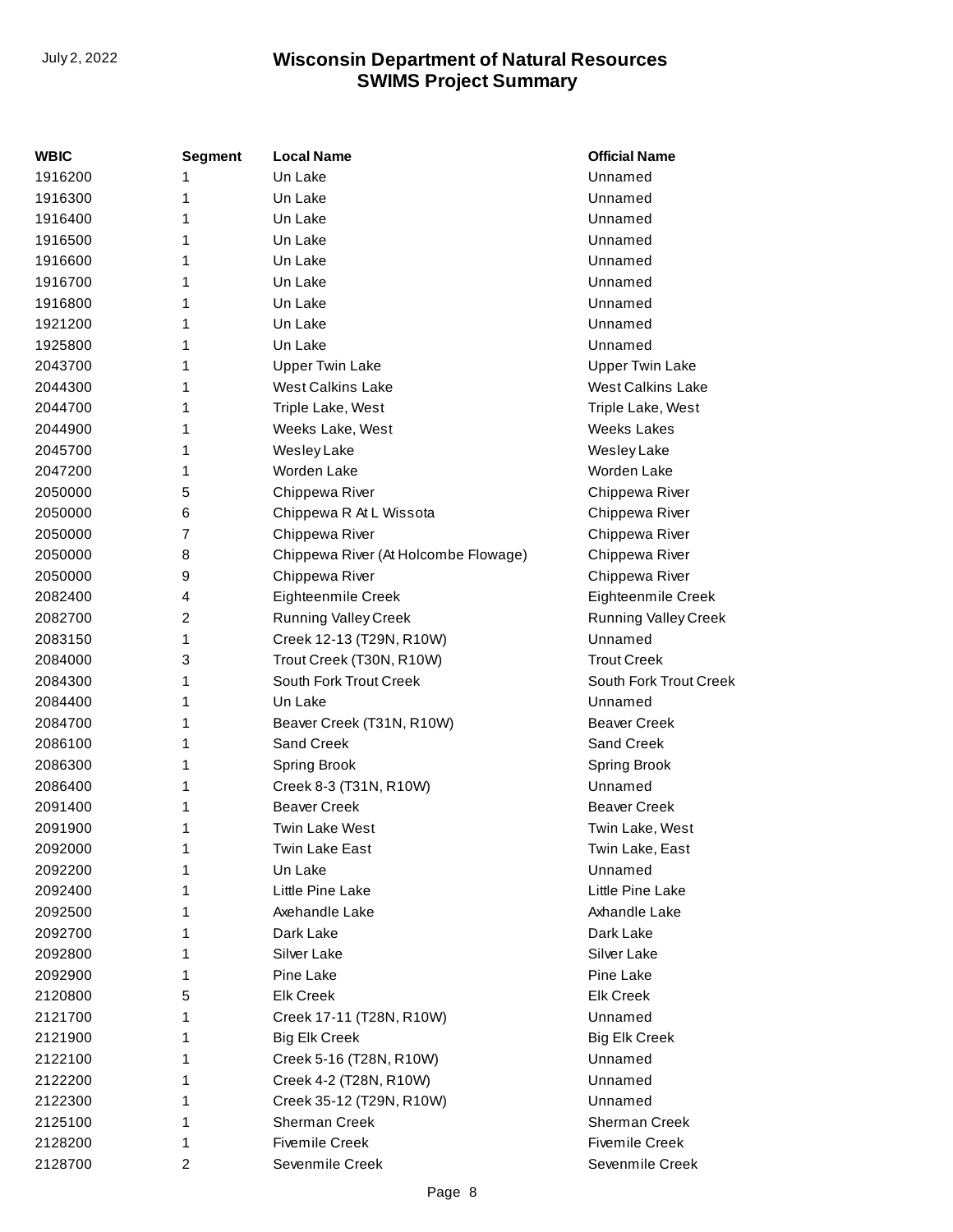| WBIC    | <b>Segment</b> | <b>Local Name</b>               | <b>Official Name</b>          |
|---------|----------------|---------------------------------|-------------------------------|
| 2128900 | 2              | Ninemile Creek (North)          | Ninemile Creek -North         |
| 2129600 | 1              | Pine Creek (T27N, R7W)          | <b>Pine Creek</b>             |
| 2133300 | 1              | Hay Creek (T28N, R5W)           | Hay Creek                     |
| 2133300 | 2              | Hay Creek                       | Hay Creek                     |
| 2134100 | 1              | Un Lake                         | Unnamed                       |
| 2134200 | 2              | Muskrat Creek                   | Muskrat Creek                 |
| 2134400 | 2              | Unnamed Trib to Muskrat Cr      | Unnamed                       |
| 2146000 |                | <b>Wolf River</b>               | <b>Wolf River</b>             |
| 2146000 | 3              | <b>Wolf River</b>               | <b>Wolf River</b>             |
| 2146000 | 4              | <b>Wolf River</b>               | <b>Wolf River</b>             |
| 2146100 | 2              | Swim Creek (Swan)               | Swim Creek                    |
| 2146600 |                | Roger Creek                     | Roger Creek                   |
| 2146800 |                | Local Water                     | Unnamed                       |
| 2146900 |                | Local Water                     | Unnamed                       |
| 2147000 |                | Local Water                     | Unnamed                       |
| 2147200 |                | Chapman Lake                    | Chapman Lake                  |
| 2147300 |                | Little Otter Creek              | Little Otter Creek            |
| 2150200 |                | <b>Hallie Lake</b>              | Lake Hallie, Lake Hallie 2    |
| 2150300 | 1              | Beaver Creek (T28N, R9W)        | <b>Beaver Creek</b>           |
| 2150400 |                | Trout Creek (T28N, R9W)         | <b>Trout Creek</b>            |
| 2150600 |                | Duncan Creek                    | Duncan Creek                  |
| 2150600 | 2              | Duncan Creek                    | Duncan Creek                  |
| 2150600 | 3              | Duncan Creek                    | Duncan Creek                  |
| 2150600 | 4              | Duncan Creek                    | Duncan Creek                  |
| 2150800 | 1              | Glen Lock Lake                  | <b>Star Lake</b>              |
| 2151000 |                | Glen Loch Flowage               | Glen Loch Flowage             |
| 2151200 | 1              | Tilden Mill Pond                | <b>Tilden Mill Pond</b>       |
| 2151300 |                | Unnamed 13-7 (Tilden Creek)     | Unnamed                       |
| 2151300 | 2              | Tilden Cr                       | Unnamed                       |
| 2151400 |                | Little Hay Creek                | Little Hay Creek              |
| 2151400 | 2              | Little Hay Creek                | Little Hay Creek              |
| 2151400 | 4              | Little Hay Creek                | Little Hay Creek              |
| 2151500 | 2              | Hay Creek(T30N, R9W)            | Hay Creek                     |
| 2151550 |                | Creek 32-3 (T30N, R9W)          | Unnamed                       |
| 2151600 |                | Creek 36-6 (T30N, R10W)         | Unnamed                       |
| 2151700 |                | Creek 36-6 T30n R10w            | Unnamed                       |
| 2151900 |                | TRIBUTARY TO DUNCAN CREEK       | Unnamed                       |
| 2152100 |                | Como Lake                       | Como Lake (Bloomer Mill Pond) |
| 2152300 |                | Como Creek                      | Como Creek                    |
| 2152400 |                | Unnamed Creek 1-16 (T30N, R10W) | North Fork Como Creek         |
| 2152600 |                | Chippewa Falls Flowage          | Chippewa Falls Flowage 5555   |
| 2152800 |                | Wissota Lake                    | Lake Wissota                  |
| 2152800 | 2              | Little Lake Wissota             | Lake Wissota                  |
| 2152800 | 3              | Moon Bay                        | Lake Wissota                  |
| 2152800 | 4              | Lake Wissota State Park Beach   | Lake Wissota                  |
| 2152900 |                | <b>Frederick Creek</b>          | <b>Frederick Creek</b>        |
| 2153000 | 1              | <b>Stillson Creek</b>           | <b>Stillson Creek</b>         |
| 2153200 | 1              | Paint Creek                     | Paint Creek                   |
|         |                |                                 |                               |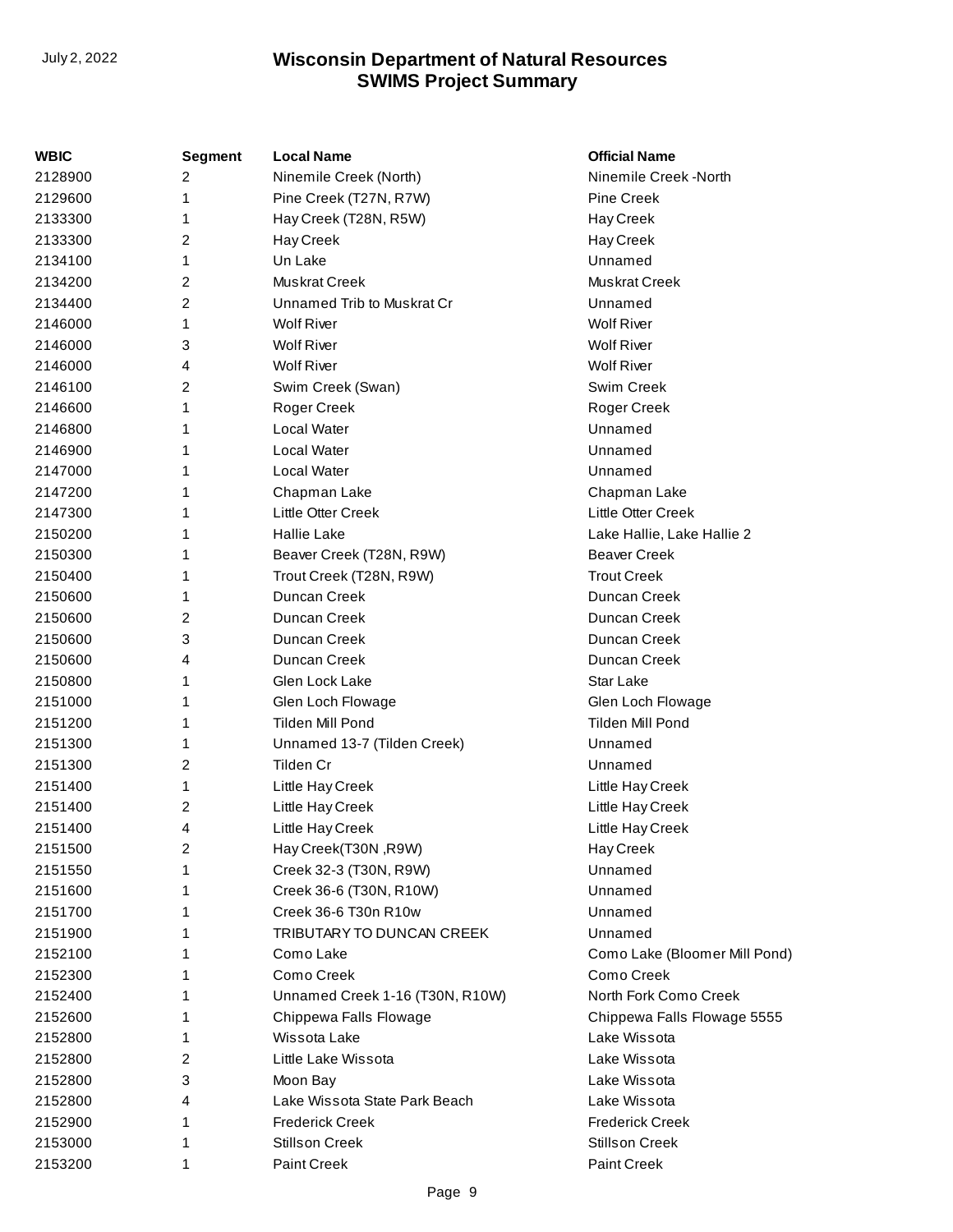| WBIC    | <b>Segment</b> | <b>Local Name</b>            | <b>Official Name</b>     |
|---------|----------------|------------------------------|--------------------------|
| 2153300 | 1              | South Fork Paint Creek       | South Fork Paint Creek   |
| 2153500 | 1              | <b>Silver Creek</b>          | <b>Silver Creek</b>      |
| 2153600 | 1              | <b>Brown Creek</b>           | <b>Brown Creek</b>       |
| 2153700 | 1              | <b>Clear Creek</b>           | <b>Clear Creek</b>       |
| 2153800 | 1              | <b>Wildcat Creek</b>         | <b>Wildcat Creek</b>     |
| 2154000 | 1              | <b>Alder Creek</b>           | <b>Alder Creek</b>       |
| 2154200 | 1              | <b>Sherman Creek</b>         | Sherman Creek            |
| 2154500 | 1              | <b>Yellow River</b>          | <b>Yellow River</b>      |
| 2154600 | 1              | Drywood Creek                | Drywood Creek            |
| 2154700 | 1              | Dutch Creek                  | <b>Dutch Creek</b>       |
| 2154800 | 1              | <b>Big Drywood Creek</b>     | <b>Big Drywood Creek</b> |
| 2154900 | 1              | Seth Creek                   | Seth Creek               |
| 2155000 | 1              | Chap Creek                   | Chap Creek               |
| 2155100 | 1              | Little Drywood Creek         | Little Drywood Creek     |
| 2155200 | 1              | Iron Creek                   | Iron Creek               |
| 2155600 | 1              | Unnamed Trib to Yellow River | Unnamed                  |
| 2155900 | 1              | <b>Hennon Creek</b>          | <b>Hennon Creek</b>      |
| 2156000 | 1              | Slaughter House              | Slaughterhouse Creek     |
| 2156100 | 1              | Lotz Creek                   | Lotz Creek               |
| 2156200 | 1              | <b>Turner Creek</b>          | <b>Turner Creek</b>      |
| 2156300 | 1              | <b>Coldwater Creek</b>       | <b>Coldwater Creek</b>   |
| 2156400 | 1              | Unnamed Trib to Yellow R     | Unnamed                  |
| 2156500 | 1              | Un Lake                      | Unnamed                  |
| 2156700 | 1              | <b>Withrow Lake</b>          | <b>Withrow Lake</b>      |
| 2156800 | 1              | <b>Otter Creek</b>           | <b>Otter Creek</b>       |
| 2156800 | 2              | <b>Otter Creek</b>           | <b>Otter Creek</b>       |
| 2157000 | 1              | <b>Otter Lake</b>            | Otter Lake (Brown)       |
| 2157700 | 1              | Hay Creek                    | Hay Creek                |
| 2157800 | 1              | <b>Pike Creek</b>            | Pike Creek               |
| 2157900 | 1              | Pike Lake                    | Pike Lake                |
| 2158100 | 1              | Un Lake                      | Unnamed                  |
| 2158200 | 1              | <b>Christmas Creek</b>       | <b>Christmas Creek</b>   |
| 2158200 | 2              | <b>Christmas Creek</b>       | <b>Christmas Creek</b>   |
| 2158400 | 1              | <b>Elder Creek</b>           | <b>Elder Creek</b>       |
| 2159300 | 1              | Un Lake                      | Unnamed                  |
| 2159400 | 1              | Raven Lake                   | Raven Lake               |
| 2168700 | 1              | Jim Creek                    | Jim Creek                |
| 2168800 | 1              | Jim Lake                     | Jim Lake                 |
| 2168900 | 1              | <b>O'Neill Creek</b>         | O'Neil Creek             |
| 2169000 | 1              | McCann Creek                 | McCann Creek             |
| 2169100 | 1              | Un Lake                      | Unnamed                  |
| 2169200 | 1              | Round Lake T32 R9w S14       | Round Lake               |
| 2169400 | 1              | Un Lake                      | Unnamed                  |
| 2169500 | 1              | Un Lake                      | Unnamed                  |
| 2169800 | 1              | Un Lake                      | Unnamed                  |
| 2169900 | 1              | Un Lake                      | Unnamed                  |
| 2170000 | 1              | Un Lake                      | Unnamed                  |
| 2170200 | 1              | Little Buck Lake             | Little Buck Lake         |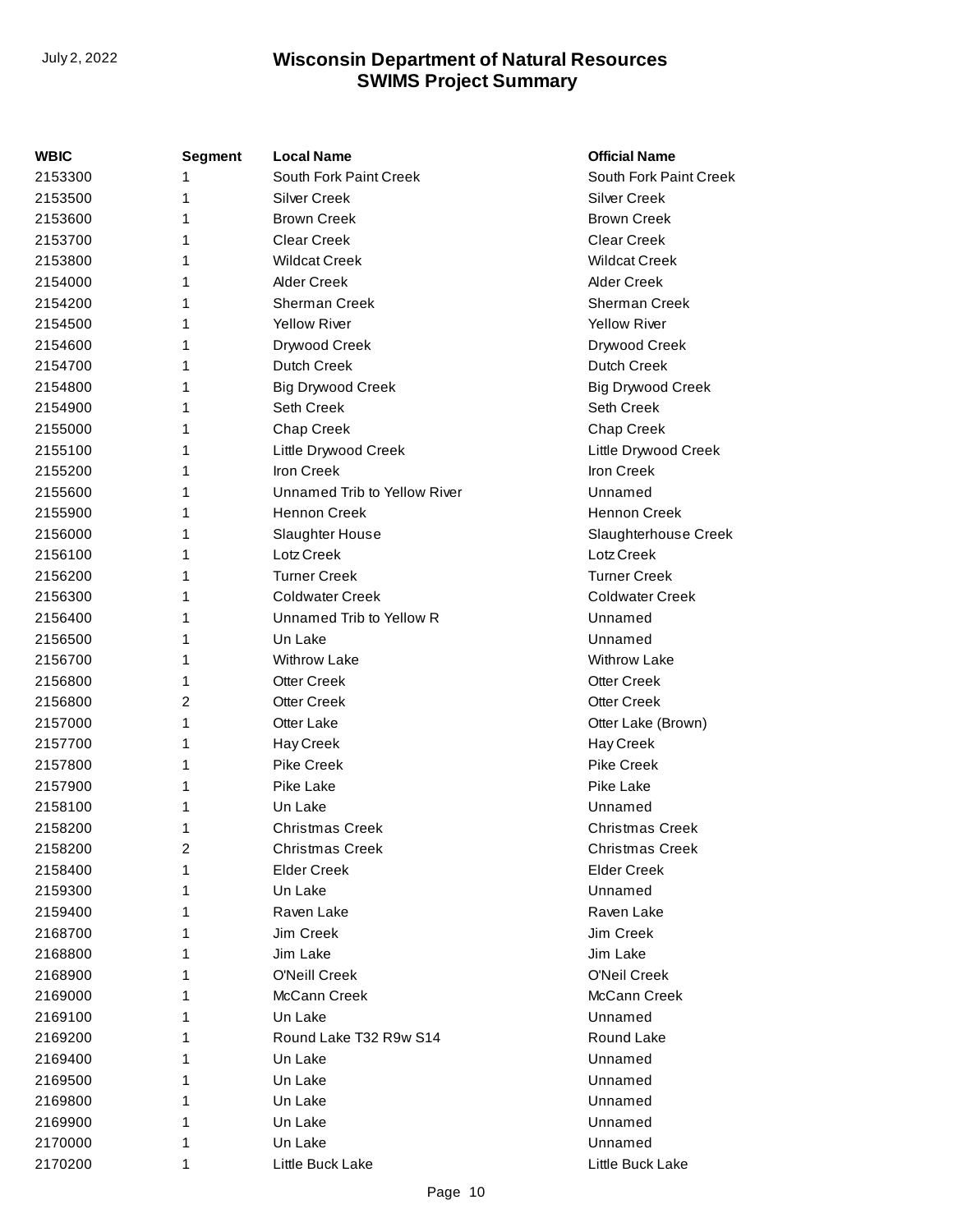| WBIC    | <b>Segment</b> | <b>Local Name</b>               | <b>Official Name</b>            |
|---------|----------------|---------------------------------|---------------------------------|
| 2170300 | 1              | <b>Big Buck Lake</b>            | <b>Big Buck Lake</b>            |
| 2170400 | 1              | Round Lake                      | Round Lake                      |
| 2170800 | 1              | Long Lake                       | Long Lake                       |
| 2170900 | 1              | Un Lake                         | Unnamed                         |
| 2171000 | 1              | <b>Cornell Lake</b>             | <b>Cornell Lake</b>             |
| 2171200 | 1              | Marsh-Miller Lake               | Marsh-Miller Lake (Mill Pond)   |
| 2171400 | 1              | Mary Jane No.2                  | Mary Jane Lake                  |
| 2171500 | 1              | Mary Jane Lake No.1             | Mary Jane Lake                  |
| 2171600 | 1              | Rock Lake                       | Rock Lake                       |
| 2171800 | 1              | Mud Lake                        | Mud Lake                        |
| 2172100 | 1              | Un Lake                         | Unnamed                         |
| 2172200 | 1              | West Lake                       | <b>West Lake</b>                |
| 2172300 | 1              | Un Lake                         | Unnamed                         |
| 2172500 | 1              | Un Lake                         | Unnamed                         |
| 2172600 | 1              | <b>Town Line Lake</b>           | <b>Town Line Lake</b>           |
| 2172650 | 1              | Local Water                     | Unnamed                         |
| 2172800 | 1              | O'Neil Creek Flowage #2         | O'Neil Creek Flowage #2         |
| 2173000 | 1              | O'Neil Creek Flowage Number One | O'Neil Creek Flowage Number One |
| 2173100 | 1              | Un Lake                         | Unnamed                         |
| 2173200 | 1              | Un Lake                         | Unnamed                         |
| 2173300 | 1              | <b>Highland Lake</b>            | <b>Highland Lake</b>            |
| 2173400 | 1              | Lowland Lake                    | Lowland Lake                    |
| 2173600 | 1              | Un Lake                         | Unnamed                         |
| 2173700 | 1              | Un Lake                         | Unnamed                         |
| 2173800 | 1              | Un Lake                         | Unnamed                         |
| 2173900 | 1              | Popple Lake                     | Popple Lake                     |
| 2174300 | 1              | Un Lake                         | Unnamed                         |
| 2174400 | 1              | Mud Lake                        | Mud Lake                        |
| 2174700 | 1              | Old Abe Lake                    | Old Abe Lake                    |
| 2174750 | 1              | Creek 17-13 (T30N, R7W)         | Unnamed                         |
| 2174800 | 1              | <b>Cushing Creek</b>            | <b>Cushing Creek</b>            |
| 2174900 | 1              | Cobban Creek                    | Cobban Creek                    |
| 2175000 | 1              | Minnie Creek                    | Minnie Creek                    |
| 2175100 | 1              | North Fork Bob Creek            | North Fork Bob Creek            |
| 2175200 | 1              | South Fork Bob Creek            | South Fork Bob Creek            |
| 2175200 | 2              | South Fork Bob Creek            | South Fork Bob Creek            |
| 2175400 | 1              | Un Lake                         | Unnamed                         |
| 2175600 | 1              | Un Lake                         | Unnamed                         |
| 2175700 | 1              | <b>Finley Lake</b>              | <b>Finley Lake</b>              |
| 2175800 | 1              | Un Lake                         | Unnamed                         |
| 2175900 | 1              | <b>Firth Lake Creek</b>         | Firth Lake Outlet Creek         |
| 2176100 | 1              | Un Lake                         | Unnamed                         |
| 2176200 | 1              | <b>Firth Lake</b>               | Firth Lake                      |
| 2176300 | 1              | <b>Spring Creek</b>             | <b>Spring Creek</b>             |
| 2176300 | 2              | <b>Spring Creek</b>             | <b>Spring Creek</b>             |
| 2176500 | 1              | Spring Creek Flowage No.1       | Spring Creek Flowage No. 1      |
| 2176800 | 1              | Un Lake                         | Unnamed                         |
| 2176900 | 1              | Un Lake                         | Unnamed                         |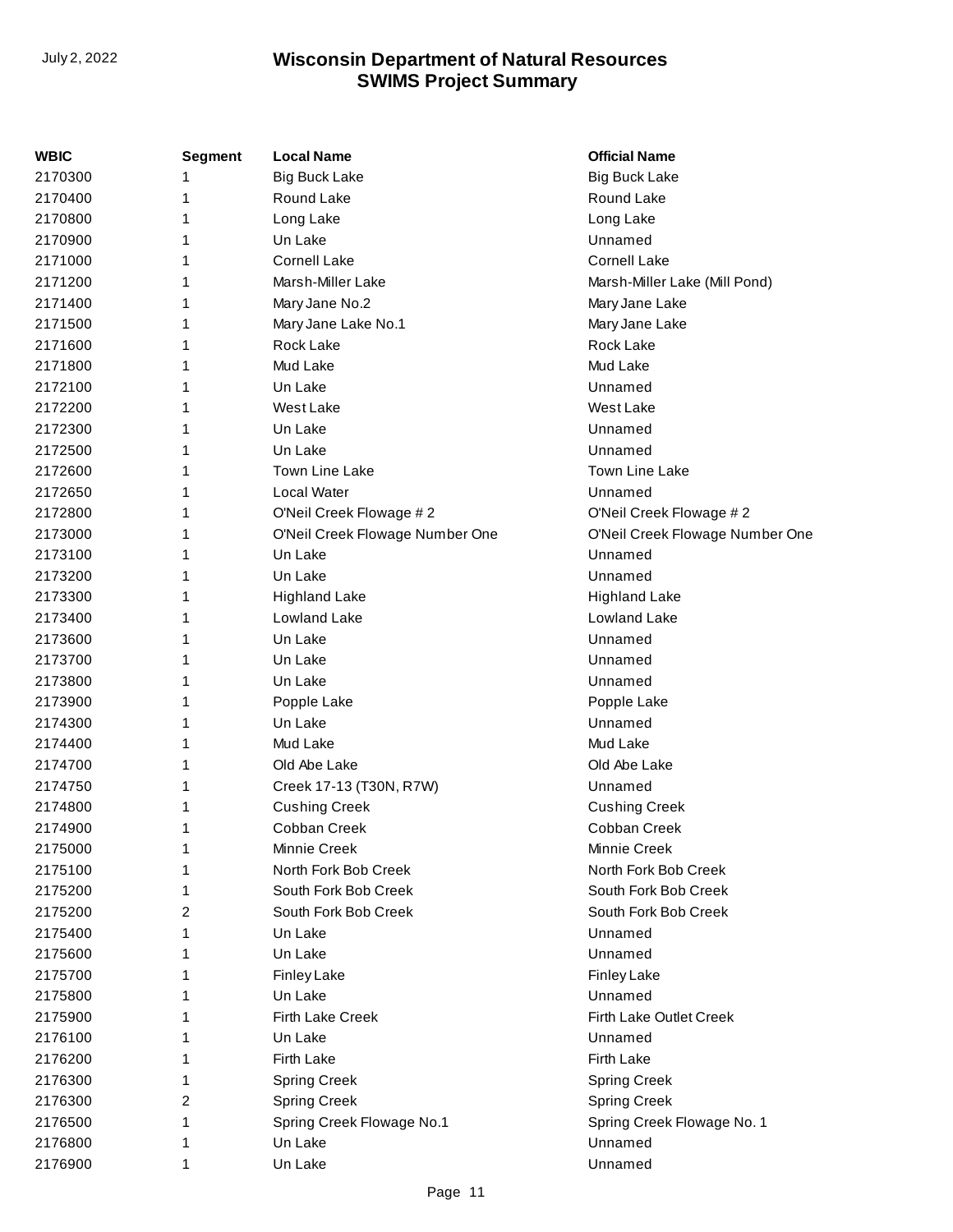| WBIC    | <b>Segment</b> | <b>Local Name</b>                     | <b>Official Name</b>       |
|---------|----------------|---------------------------------------|----------------------------|
| 2177000 | 1              | Un Lake                               | Unnamed                    |
| 2177100 | 1              | Un Lake                               | Unnamed                    |
| 2177300 | 1              | Spring Creek Flowage No.2             | Spring Creek Flowage No. 2 |
| 2177400 | 1              | Unnamed Lake                          | Unnamed                    |
| 2177600 | 1              | Smith Lake                            | Smith Lake                 |
| 2177700 | 1              | Jerome Lake                           | Jerome Lake                |
| 2177900 | 1              | Un Lake                               | Unnamed                    |
| 2178100 | 1              | Oliver Lake No. 1                     | <b>Oliver Lakes</b>        |
| 2178200 | 1              | Oliver Lake No.2                      | <b>Oliver Lakes</b>        |
| 2178300 | 1              | Oliver Lake No. 3                     | <b>Oliver Lakes</b>        |
| 2178400 | 1              | <b>Bob Lake</b>                       | <b>Bob Lake</b>            |
| 2178500 | 1              | Little Bob Lake                       | Little Bob Lake            |
| 2178700 | 1              | Un Lake                               | Unnamed                    |
| 2178900 | 1              | Hay Meadow Flowage No. 1              | Hay Meadow Flowage No. 1   |
| 2179300 | 1              | Un Lake                               | Unnamed                    |
| 2179400 | 1              | <b>Barr Lake</b>                      | <b>Barr Lake</b>           |
| 2179500 | 1              | Beaver Lake                           | Beaver Lake                |
| 2179600 | 1              | <b>Black Lake</b>                     | <b>Black Lake</b>          |
| 2179660 | 1              | Odd Lake                              | Odd Lake                   |
| 2179700 | 1              | Evergreen Lake                        | Evergreen Lake             |
| 2179800 | 1              | Sunfish Lake                          | Sunfish Lake               |
| 2179900 | 1              | Silver Bass Lake                      | Silver Bass Lake           |
| 2180100 | 1              | Hay Meadow Flowage No.2               | Hay Meadow Flowage         |
| 2180300 | 1              | <b>Tamarack Lake</b>                  | <b>Tamarack Lake</b>       |
| 2180500 | 1              | <b>Pickerel Lake</b>                  | <b>Pickerel Lake</b>       |
| 2180700 | 1              | Hay Meadow Flowage No.3               | Hay Meadow Flowage No. 3   |
| 2180900 | 1              | Hay Meadow Flowage No. 4              | Hay Meadow Flowage No. 4   |
| 2181000 | 1              | Lehman Creek                          | Leman Creek                |
| 2181100 | 1              | <b>French Creek</b>                   | <b>French Creek</b>        |
| 2181200 | 1              | <b>Clark Creek</b>                    | <b>Clark Creek</b>         |
| 2181400 | 1              | <b>Cornell Flowage</b>                | <b>Cornell Flowage</b>     |
| 2181400 | 2              | <b>Brunet Island State Park Beach</b> | <b>Cornell Flowage</b>     |
| 2181500 | 1              | <b>Fisher River</b>                   | <b>Fisher River</b>        |
| 2181600 | 1              | <b>Buck Creek</b>                     | <b>Buck Creek</b>          |
| 2181800 | 1              | Un Lake                               | Unnamed                    |
| 2182000 | 1              | <b>Beaver Creek</b>                   | <b>Beaver Creek</b>        |
| 2182200 | 1              | Mallard Flowage                       | <b>Mallard Flowage</b>     |
| 2182400 | 1              | Unnamed Trib to Fischer River         | Unnamed                    |
| 2184400 | 1              | Unnamed Lake                          | Unnamed                    |
| 2184600 | 1              | Un Lake                               | Unnamed                    |
| 2184900 | 1              | Holcombe Flowage North                | Holcombe Flowage           |
| 2184900 | 2              | Holcombe Flowage South                | Holcombe Flowage           |
| 2185100 | 1              | Un Lake                               | Unnamed                    |
| 2185200 | 1              | <b>Birch Creek</b>                    | <b>Birch Creek</b>         |
| 2185800 | 1              | <b>Miller Lake</b>                    | <b>Miller Lake</b>         |
| 2185900 | 1              | Un Lake                               | Unnamed                    |
| 2186100 | 1              | Robinson Lake                         | Robinson Lake              |
| 2186200 | 1              | Larose Lake                           | LaRose Lake                |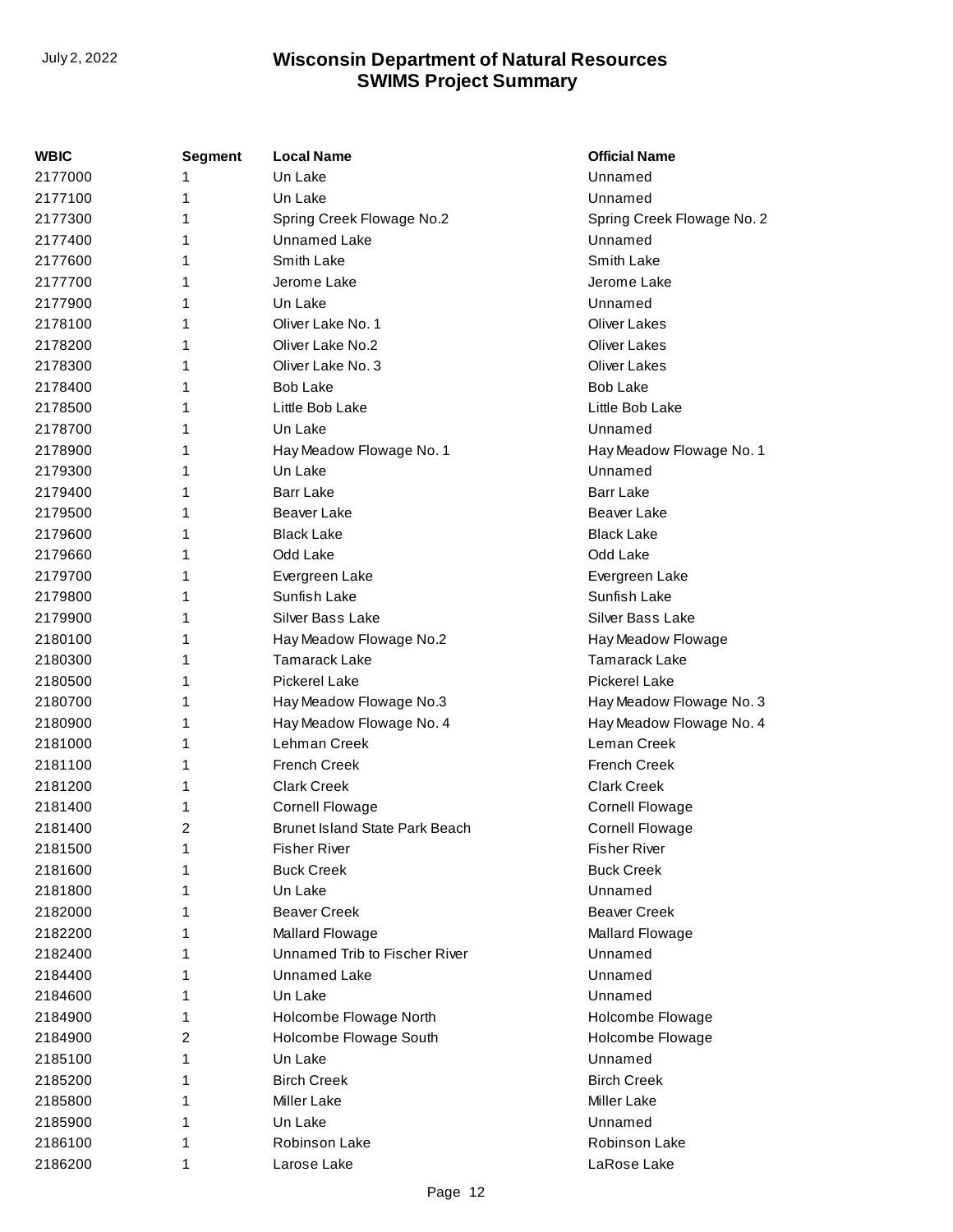| WBIC    | <b>Segment</b> | <b>Local Name</b>              | <b>Official Name</b>    |
|---------|----------------|--------------------------------|-------------------------|
| 2186300 | 1              | <b>Cranberry Creek</b>         | <b>Cranberry Creek</b>  |
| 2186355 | 1              | Un Lake                        | Unnamed                 |
| 2186360 | 1              | Un Lake                        | Unnamed                 |
| 2186500 | 1              | Horseshoe Flowage              | Horseshoe Flowage       |
| 2187000 | 1              | Jump River (Lower Main Stem)   | Jump River              |
| 2344100 | 1              | Mud Creek                      | Mud Creek               |
| 2344400 | 1              | <b>Tealey Creek</b>            | <b>Tealey Creek</b>     |
| 2344500 | 1              | Un Lake                        | Unnamed                 |
| 2344700 | 1              | <b>Willow Creek</b>            | <b>Willow Creek</b>     |
| 2344800 | 1              | Un Lake                        | Unnamed                 |
| 2345000 | 1              | Willow Creek Flowage No.1      | Willow Creek Flowage C1 |
| 2345200 | 1              | Willow Creek Flowage #2        | Willow Creek Flowage #2 |
| 2345400 | 1              | Willow Creek Flowage #3        | Willow Creek Flowage #3 |
| 2345500 | 1              | Meadows Lake                   | Meadows Lake            |
| 2345600 | 1              | <b>Boiler Lake</b>             | <b>Boiler Lake</b>      |
| 2345600 | 2              | <b>Boiler Lake</b>             | <b>Boiler Lake</b>      |
| 2345700 | 1              | <b>Foster Creek</b>            | <b>Foster Creek</b>     |
| 2346000 | 1              | <b>Bradley Lake</b>            | <b>Bradley Lake</b>     |
| 2346100 | 1              | <b>Foster Lake</b>             | <b>Foster Lake</b>      |
| 2346300 | 1              | Un Lake                        | Unnamed                 |
| 2346400 | 1              | Spence Lake                    | Spence Lake             |
| 2346500 | 1              | Local Water                    | Unnamed                 |
| 2346800 | 1              | Local Water                    | Unnamed                 |
| 2347000 | 1              | Picnic Lake                    | Picnic Lake             |
| 2347100 | 1              | Bass Lake # 5                  | <b>Bass Lakes</b>       |
| 2347200 | 1              | Bass Lake No. 4                | <b>Bass Lakes</b>       |
| 2347400 | 1              | Bass Lake No. 3                | <b>Bass Lakes</b>       |
| 2347500 | 1              | Deer Lake                      | Deer Lake               |
| 2347700 | 1              | Local Water                    | Unnamed                 |
| 2347725 | 1              | Local Water                    | Unnamed                 |
| 2347750 | 1              | Un Lake                        | Unnamed                 |
| 2347900 | 1              | Bass Lake No. 1                | <b>Bass Lake</b>        |
| 2348000 | 1              | Bass Lake No. 2                | <b>Bass Lake</b>        |
| 2348100 |                | Un Lake                        | Unnamed                 |
| 2348155 | 1              | Un Lake                        | Unnamed                 |
| 2348300 | 1              | Un Lake                        | Unnamed                 |
| 2348500 | 1              | Unnamed Lake (T32n R07w S30-1) | Lowers Lake             |
| 2348700 | 1              | Plummer Lake                   | Plummer Lake            |
| 2348800 | 1              | Little Plummer Lake            | Little Plummer Lake     |
| 2350500 | 1              | Chain Lake                     | Chain Lake              |
| 2350800 | 1              | Schoolhouse Lake               | Schoolhouse Lake        |
| 2351000 | 1              | Granger Lake                   | Granger Lake            |
| 2351100 | 1              | <b>Calkins Lake</b>            | <b>Calkins Lake</b>     |
| 2351200 | 1              | <b>Cedar Creek</b>             | Cedar Creek             |
| 2351200 | 2              | Cedar Creek                    | Cedar Creek             |
| 2351400 | 1              | Long Lake                      | Long Lake               |
| 2351600 | 1              | Un Lake                        | Unnamed                 |
| 2351800 | 1              | Dark Lake                      | Dark Lake               |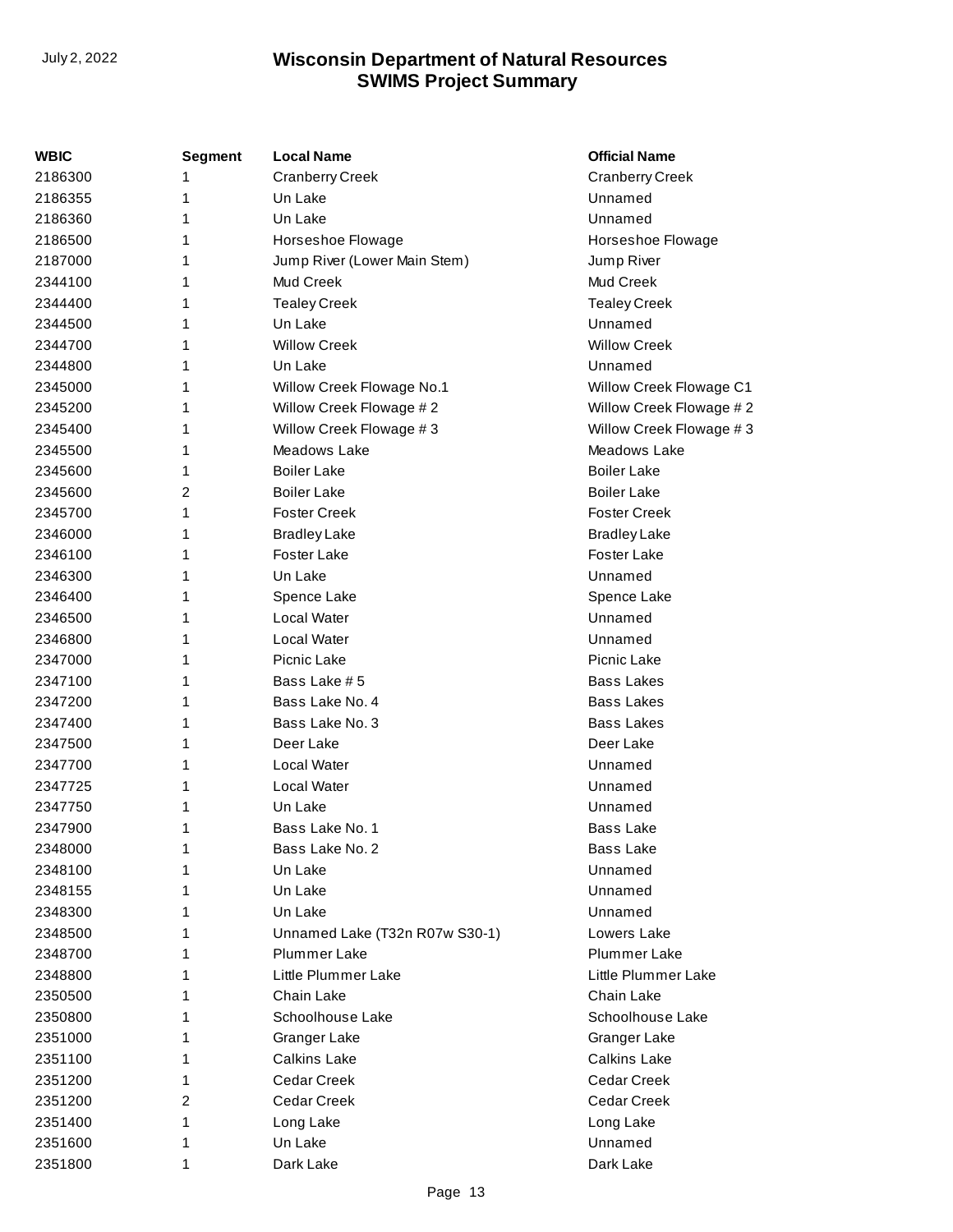| WBIC    | Segment | Local Name                | <b>Official Name</b> |
|---------|---------|---------------------------|----------------------|
| 2352000 | 1       | Larrabee Lake             | Larrabee Lake        |
| 2352200 | 1       | Herde Lake                | Herde Lake           |
| 2352400 | 1       | Tammarack Lake            | Tamarack Lake        |
| 2352500 | 1       | Henneman Lake             | Henneman Lake        |
| 2352700 | 1       | Cedar Lake                | Cedar Lake           |
| 2352800 | 1       | Number One Lake           | Number One Lake      |
| 2352900 | 1       | Number Two Lake           | Number Two Lake      |
| 2353000 | 1       | Number Three Lake         | Number Three Lake    |
| 2353100 | 1       | Number Four Lake          | Number Four Lake     |
| 2353200 | 1       | Sunfish Lake              | Sunfish Lake         |
| 2353600 | 1       | Sand Lake                 | Sand Lake            |
| 2353900 | 1       | Un Lake                   | Unnamed              |
| 3000012 | 1       | Local Water               | Unnamed              |
| 3000421 | 1       | Local Water               | Unnamed              |
| 3000426 | 1       | Local Water               | Unnamed              |
| 3000429 | 1       | Local Water               | Unnamed              |
| 5007987 | 1       | Unnamed Trib to Hay Cr    | Unnamed              |
| 5008105 | 1       | Tributary to Duncan Creek | Unnamed              |
| 5008210 | 1       | Unnamed Creek 29-11       | Unnamed              |
| 5009509 | 1       | Local Water               | Unnamed              |
| 5009631 | 1       | Local Water               | Unnamed              |
| 5010031 | 1       | Local Water               | Unnamed              |
| 5010146 | 1       | <b>Unnamed Stream</b>     | Unnamed              |
| 5010477 | 1       | Unnamed Creek 27-12       | Unnamed              |
| 5011108 | 1       | <b>Unnamed Stream</b>     | Unnamed              |
| 5011292 | 1       | Local Water               | Unnamed              |
| 5011442 | 1       | Local Water               | Unnamed              |
| 5011447 | 1       | Local Water               | Unnamed              |
| 5011608 | 1       | Local Water               | Unnamed              |
| 5011643 | 1       | Local Water               | Unnamed              |
| 5011696 | 1       | Local Water               | Unnamed              |
| 5011716 | 1       | Local Water               | Unnamed              |
| 5011755 | 1       | Local Water               | Unnamed              |
| 5011909 | 1       | Local Water               | Unnamed              |
| 5011923 | 1       | Local Water               | Unnamed              |
| 5011945 | 1       | <b>Unnamed Stream</b>     | Unnamed              |
| 5012320 | 1       | Local Water               | Unnamed              |
| 5525875 | 1       | Local Water               | Unnamed              |
| 5525894 | 1       | Local Water               | Unnamed              |
| 5525896 | 1       | Local Water               | Unnamed              |
| 5526125 | 1       | Local Water               | Unnamed              |
| 5526222 | 1       | Local Water               | Unnamed              |
| 5526223 | 1       | Local Water               | Unnamed              |
| 5526272 | 1       | Local Water               | Unnamed              |
| 5526578 | 1       | Local Water               | Unnamed              |
| 5526593 | 1       | Local Water               | Unnamed              |
| 5526641 | 1       | Local Water               | Unnamed              |
| 5526682 | 1       | Local Water               | Unnamed              |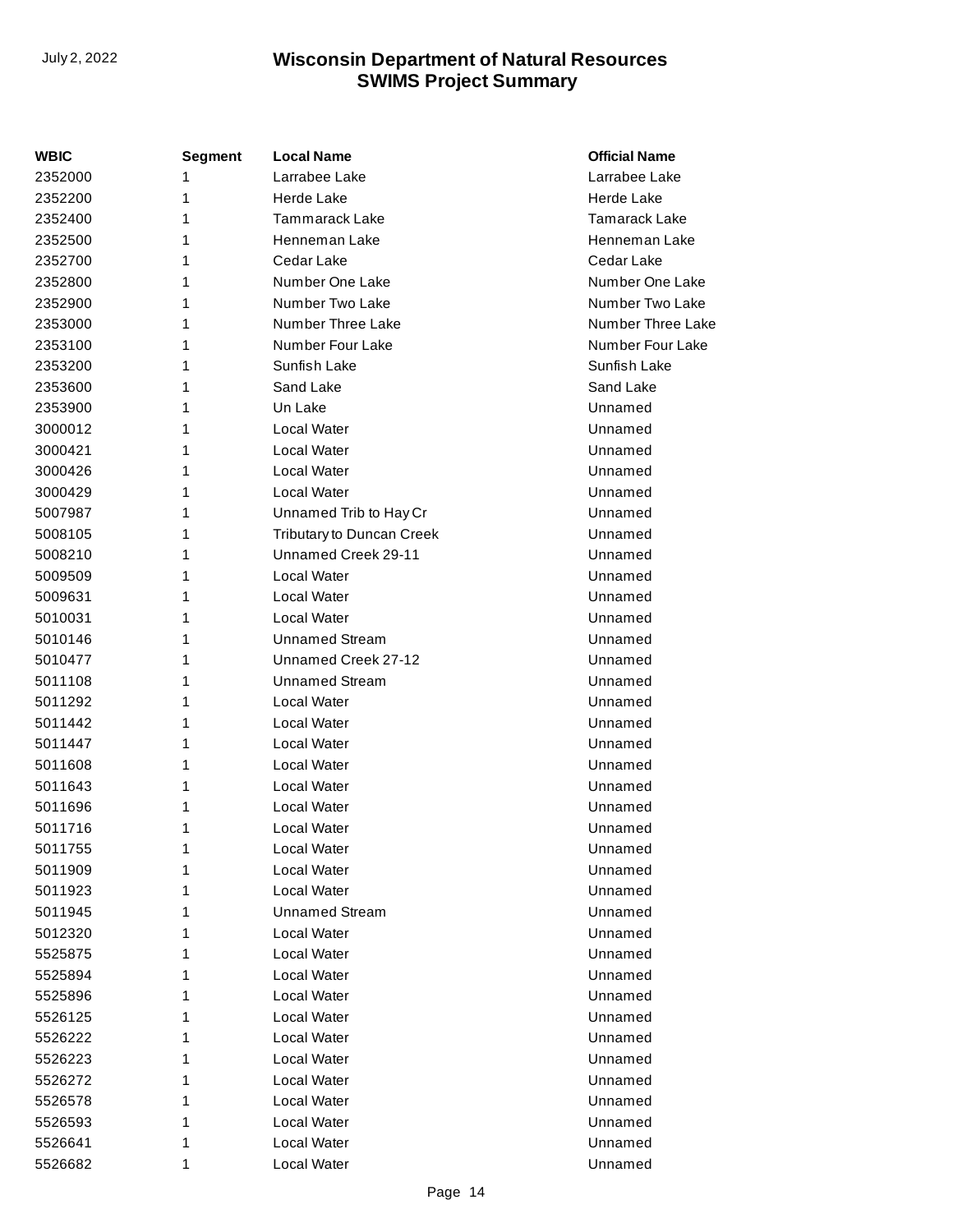| <b>WBIC</b> | <b>Segment</b> | <b>Local Name</b>   | <b>Official Name</b> |
|-------------|----------------|---------------------|----------------------|
| 5526733     | 1              | <b>Local Water</b>  | Unnamed              |
| 5526780     | 1              | Local Water         | Unnamed              |
| 5526901     | 1              | Local Water         | Unnamed              |
| 5526950     | 1              | Local Water         | Unnamed              |
| 5527009     | 1              | Local Water         | Unnamed              |
| 5527190     | 1              | <b>Local Water</b>  | Unnamed              |
| 5527233     | 1              | Local Water         | Unnamed              |
| 5527239     | 1              | Local Water         | Unnamed              |
| 5527282     | 1              | Local Water         | Unnamed              |
| 5527300     | 1              | Local Water         | Unnamed              |
| 5527338     | 1              | Unnamed Lake        | Unnamed              |
| 5527355     | 1              | Local Water         | Unnamed              |
| 5527390     | 1              | Local Water         | Unnamed              |
| 5527402     | 1              | Local Water         | Unnamed              |
| 5527431     | 1              | <b>Unnamed Lake</b> | Unnamed              |
| 5527437     | 1              | Local Water         | Unnamed              |
| 5527441     | 1              | Local Water         | Unnamed              |
| 5527472     | 1              | Local Water         | Unnamed              |
| 5527476     | 1              | Local Water         | Unnamed              |
| 5527508     | 1              | Local Water         | Unnamed              |
| 5527578     | 1              | Local Water         | Unnamed              |
| 5527585     | 1              | <b>Local Water</b>  | Unnamed              |
| 5527606     | 1              | Local Water         | Unnamed              |
| 5527664     | 1              | Local Water         | Unnamed              |
| 5527767     | 1              | Local Water         | Unnamed              |
| 5527885     | 1              | Local Water         | Unnamed              |
| 5527908     | 1              | Local Water         | Unnamed              |
| 5527924     | 1              | Local Water         | Unnamed              |
| 5527925     | 1              | Local Water         | Unnamed              |
| 5527965     | 1              | <b>Local Water</b>  | Unnamed              |
| 5527967     | 1              | Local Water         | Unnamed              |
| 5527987     | 1              | Local Water         | Unnamed              |
| 5528009     | 1              | Local Water         | Unnamed              |
| 5528011     | 1              | Local Water         | Unnamed              |
| 5528066     | 1              | Local Water         | Unnamed              |
| 5528126     | 1              | Local Water         | Unnamed              |
| 5528127     | 1              | Local Water         | Unnamed              |
| 5528140     | 1              | Local Water         | Unnamed              |
| 5528210     | 1              | Local Water         | Unnamed              |
| 5528215     | 1              | Local Water         | Unnamed              |
| 5528231     | 1              | Local Water         | Unnamed              |
| 5528236     | 1              | Local Water         | Unnamed              |
| 5528304     | 1              | Local Water         | Unnamed              |
| 5528325     | 1              | Local Water         | Unnamed              |
| 5528331     | 1              | Local Water         | Unnamed              |
| 5528371     | 1              | Local Water         | Unnamed              |
| 5528383     | 1              | Local Water         | Unnamed              |
| 5528393     | 1              | Local Water         | Unnamed              |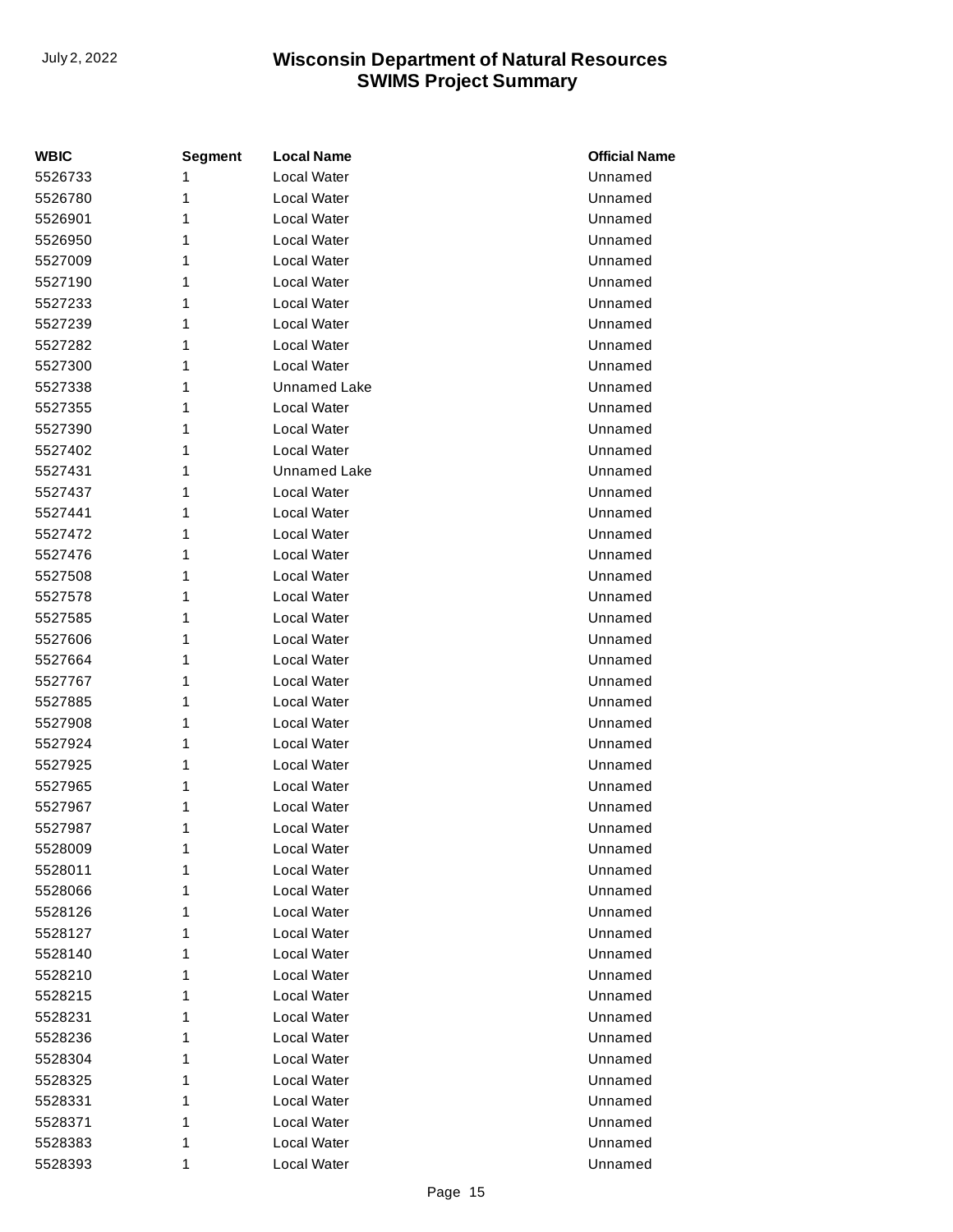| <b>WBIC</b> | <b>Segment</b> | <b>Local Name</b>  | <b>Official Name</b> |
|-------------|----------------|--------------------|----------------------|
| 5528394     | 1              | <b>Local Water</b> | Unnamed              |
| 5528412     | 1              | Local Water        | Unnamed              |
| 5528473     | 1              | Local Water        | Unnamed              |
| 5528480     | 1              | Local Water        | Unnamed              |
| 5528578     | 1              | Local Water        | Unnamed              |
| 5528579     | 1              | Local Water        | Unnamed              |
| 5528612     | 1              | Local Water        | Unnamed              |
| 5528630     | 1              | Local Water        | Unnamed              |
| 5528685     | 1              | Local Water        | Unnamed              |
| 5528688     | 1              | Local Water        | Unnamed              |
| 5528720     | 1              | Local Water        | Unnamed              |
| 5528819     | 1              | Local Water        | Unnamed              |
| 5528823     | 1              | Local Water        | Unnamed              |
| 5528907     | 1              | <b>Local Water</b> | Unnamed              |
| 5528919     | 1              | Local Water        | Unnamed              |
| 5528944     | 1              | <b>Local Water</b> | Unnamed              |
| 5528961     | 1              | Local Water        | Unnamed              |
| 5529014     | 1              | Local Water        | Unnamed              |
| 5529079     | 1              | Local Water        | Unnamed              |
| 5529117     | 1              | Local Water        | Unnamed              |
| 5529124     | 1              | Local Water        | Unnamed              |
| 5529147     | 1              | Local Water        | Unnamed              |
| 5529242     | 1              | Local Water        | Unnamed              |
| 5529269     | 1              | <b>Local Water</b> | Unnamed              |
| 5529412     | 1              | Local Water        | Unnamed              |
| 5529506     | 1              | Local Water        | Unnamed              |
| 5529509     | 1              | Local Water        | Unnamed              |
| 5529545     | 1              | Local Water        | Unnamed              |
| 5529556     | 1              | Local Water        | Unnamed              |
| 5529567     | 1              | Local Water        | Unnamed              |
| 5529737     | 1              | Local Water        | Unnamed              |
| 5529847     | 1              | Local Water        | Unnamed              |
| 5530064     | 1              | Local Water        | Unnamed              |
| 5530076     | 1              | Local Water        | Unnamed              |
| 5530102     | 1              | Local Water        | Unnamed              |
| 5530196     | 1              | Local Water        | Unnamed              |
| 5530317     | 1              | Local Water        | Unnamed              |
| 5530413     | 1              | Local Water        | Unnamed              |
| 5530515     | 1              | Local Water        | Unnamed              |
| 5530528     | 1              | Local Water        | Unnamed              |
| 5530577     | 1              | Local Water        | Unnamed              |
| 5530582     | 1              | Local Water        | Unnamed              |
| 5530709     | 1              | Local Water        | Unnamed              |
| 5530832     | 1              | Local Water        | Unnamed              |
| 5530997     | 1              | Local Water        | Unnamed              |
| 5531027     | 1              | Local Water        | Unnamed              |
| 5531030     | 1              | Local Water        | Unnamed              |
| 5531052     | 1              | Local Water        | Unnamed              |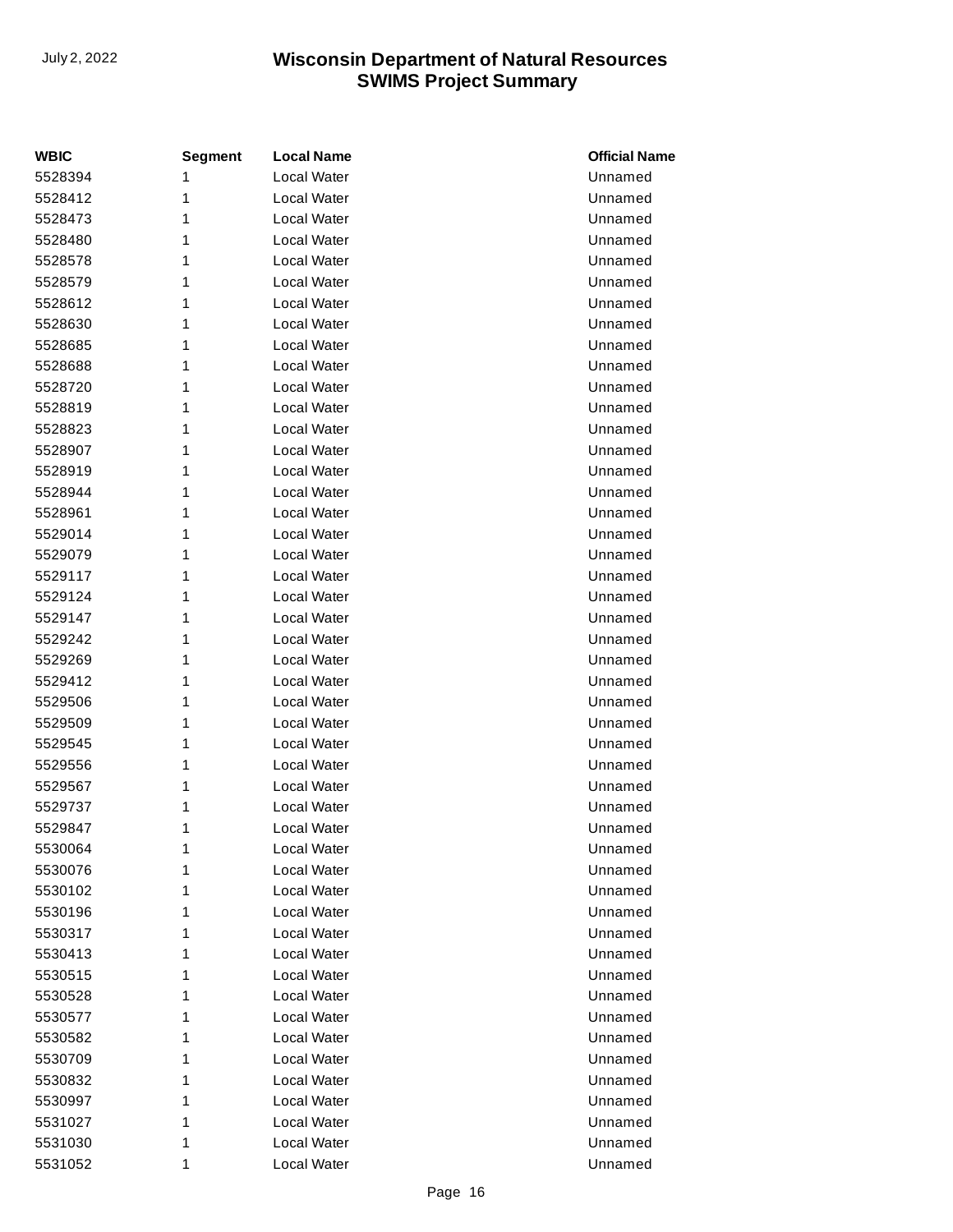| <b>WBIC</b> | <b>Segment</b> | <b>Local Name</b>  | <b>Official Name</b> |
|-------------|----------------|--------------------|----------------------|
| 5531114     | 1              | <b>Local Water</b> | Unnamed              |
| 5531316     | 1              | <b>Local Water</b> | Unnamed              |
| 5531403     | 1              | <b>Local Water</b> | Unnamed              |
| 5531453     | 1              | Local Water        | Unnamed              |
| 5531643     | 1              | Local Water        | Unnamed              |
| 5531871     | 1              | <b>Local Water</b> | Unnamed              |
| 5531904     | 1              | <b>Local Water</b> | Unnamed              |
| 5531907     | 1              | Local Water        | Unnamed              |
| 5532155     | 1              | <b>Local Water</b> | Unnamed              |
| 5532257     | 1              | <b>Local Water</b> | Unnamed              |
| 5532427     | 1              | <b>Local Water</b> | Unnamed              |
| 5532438     | 1              | <b>Local Water</b> | Unnamed              |
| 5532530     | 1              | Local Water        | Unnamed              |
| 5532548     | 1              | Local Water        | Unnamed              |
| 5532753     | 1              | <b>Local Water</b> | Unnamed              |
| 5532761     | 1              | Unnamed            | Unnamed              |
| 5532842     | 1              | Local Water        | Unnamed              |
| 5532944     | 1              | <b>Local Water</b> | Unnamed              |
| 5532945     | 1              | <b>Local Water</b> | Unnamed              |
| 5532956     | 1              | <b>Local Water</b> | Unnamed              |
| 5532973     | 1              | Local Water        | Unnamed              |
| 5533202     | 1              | <b>Local Water</b> | Unnamed              |
| 5533386     | 1              | <b>Local Water</b> | Unnamed              |
| 5533479     | 1              | Local Water        | Unnamed              |
| 5533573     | 1              | <b>Local Water</b> | Unnamed              |
| 5533656     | 1              | <b>Local Water</b> | Unnamed              |
| 5533689     | 1              | <b>Local Water</b> | Unnamed              |
| 5534160     | 1              | Local Water        | Unnamed              |
| 5534413     | 1              | Local Water        | Unnamed              |
| 5534584     | 1              | Local Water        | Unnamed              |
| 5534615     | 1              | <b>Local Water</b> | Unnamed              |
| 5534662     | 1              | Local Water        | Unnamed              |
| 5535109     | 1              | Local Water        | Unnamed              |
| 5535202     | 1              | <b>Local Water</b> | Unnamed              |
| 5535343     | 1              | Local Water        | Unnamed              |
| 5535465     | 1              | Local Water        | Unnamed              |
| 5535556     | 1              | Local Water        | Unnamed              |
| 5535601     | 1              | Local Water        | Unnamed              |
| 5535622     | 1              | Local Water        | Unnamed              |
| 5535784     | 1              | Local Water        | Unnamed              |
| 5536039     | 1              | Local Water        | Unnamed              |
| 5536092     | 1              | Unnamed Lake       | Unnamed              |
| 5536250     | 1              | Unnamed Lake       | Unnamed              |
| 5536334     | 1              | Local Water        | Unnamed              |
| 5536772     | 1              | Local Water        | Unnamed              |
| 5584079     | 1              | Local Water        | Unnamed              |
| 5584112     | 1              | Local Water        | Unnamed              |
| 5584116     | 1              | Local Water        | Unnamed              |